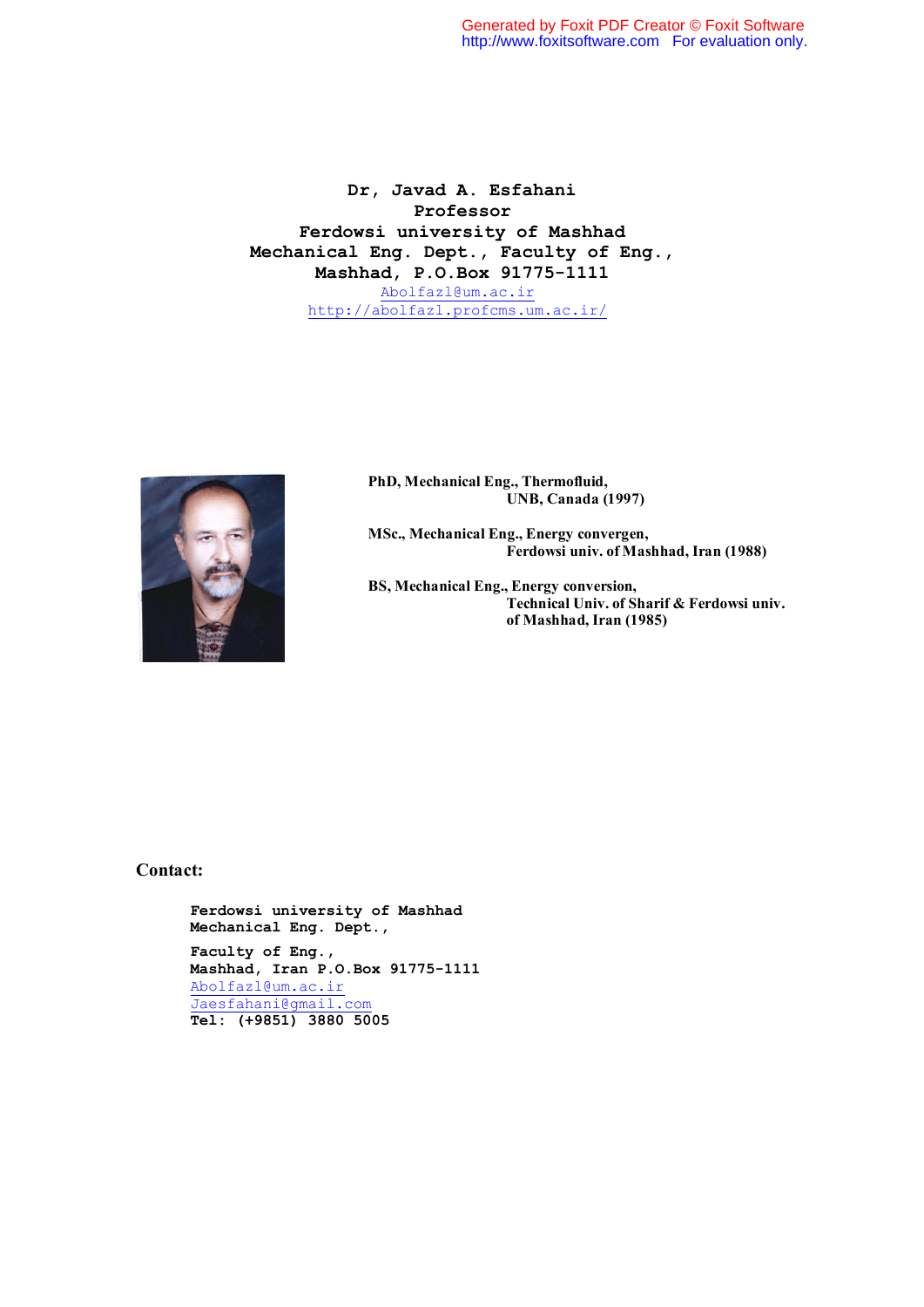## *Honors*

 **First rank in national scientific exam for study abroad First rank in PhD program Best supervisor of MSc thesis (Kashani), ISME, 2005 Best supervisor of MSc thesis (Gharaii), ISME, 2005 Second rank of books, Heat transfer, Ferdowsi Festival, 2005 Best supervisor of MSc thesis, ICS, 2006 Best supervisor of PhD thesis, ICS, 2007 Best supervisor of MSc thesis, ICS, 2008 Best author, Ferdowsi university of Mashhad, 2008 Best supervisor of MSc thesis (Koohi), ISME, 2009 Second rank of books, Convection, Ferdowsi Festival, 2009 Second rank of research, Ferdowsi Festival, Feb. 2012 Best supervisor of PhD thesis (3rd rank), Ferdowsi Festival, Feb. 2012 Best supervisor of MSc thesis (Ejtehadi), ISME, 2013** 

### **Members:**

International Solar Energy Society, ISES, 01.08.2016 - 01.08.2017

Director of Center of Excellence in Energy Management, Certified by National Iranian Oil Company (NIOC)

Centre of excellence in linear and non linear system, Ferdowsi university of Mashhad

Centre of excellence in energy conversion, Sharif university of Tehnology,

Iranian combustion society,

Iranian society of Mechanical Eng.,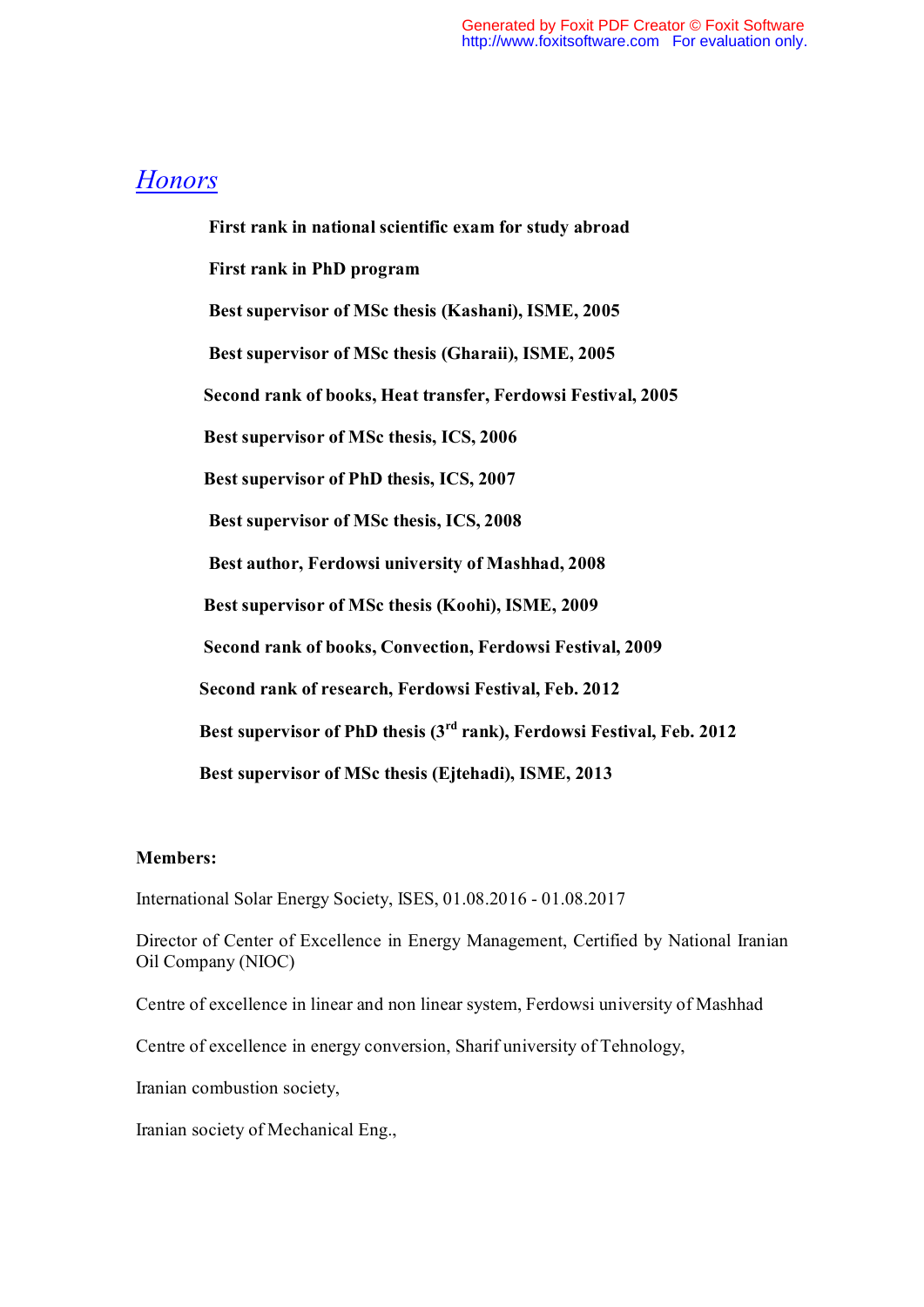International centre for SDEWES

### **Editorial Board:** Iranian combustion Journal

Journal of Heat and Mass Transfer Research (JHMTR)

International Review of Chemical Engineering (IRECHE)

### **Journal of Desalination and Water Purification** (JDWP)

### **MEMBERS OF THE INTERNATIONAL SCIENTIFIC COMMITTEE:**

1st WSEAS International Conference on FINITE DIFFERENCES - FINITE ELEMENTS - FINITE VOLUMES - BOUNDARY ELEMENTS (F-and-B'08) Malta, September 11-13, 2008

### **SCIENTIFIC ADVISORY BOARD:**

- 6th Dubrovnic conference on sustainable development of energy water and environment system SDEWES, UNISCO, Dubrovnik, Croatia, 2011
- The 7th *Conference* on Sustainable Development of Energy, Water and Environment Systems – *SDEWES Conference*, Ohrid, Macedonia 2012
- The 8th Conference on Sustainable Development of Energy, Water and Environment Systems – SDEWES Conference, Dubrovnik, Croatia, 2013
- 9th Conference on Sustainable Development of Energy, Water and Environment Systems– SDEWES Conference, Dubrovnik, Croatia, 2014
- 1st South East European Conference on Sustainable Development of Energy, Water and Environment Systems - SEE SDEWES Ohrid 2014
- 9th Conference on Sustainable Development of Energy, Water and Environment Systems, Venice-Istanbul, 2014
- 10th Conference on Sustainable Development of Energy, Water and Environment Systems– SDEWES Conference, Dubrovnik, Croatia, 2015

 $\bullet$ 

**Scientific chair:** Iranian thermal Science conference, Mashhad, Jan., 2011 **Program Technical Committee**

3rd ScienceOne International Conference on Environmental Sciences ICES 2014, Dubai, January 21-23, 2014

```
Spring World Congress on Engineering and Technology (SCET 2015), china, 
2015
```

```
4th ScienceOne International Conference on Environmental Sciences, 
(ICES2015), Dubai, January 21-23, 2015.
```
## *Interests*

- *Modeling and Simulation of Industrial Process*
- *Heat and Mass Transfer*
- *Numerical Heat Transfer*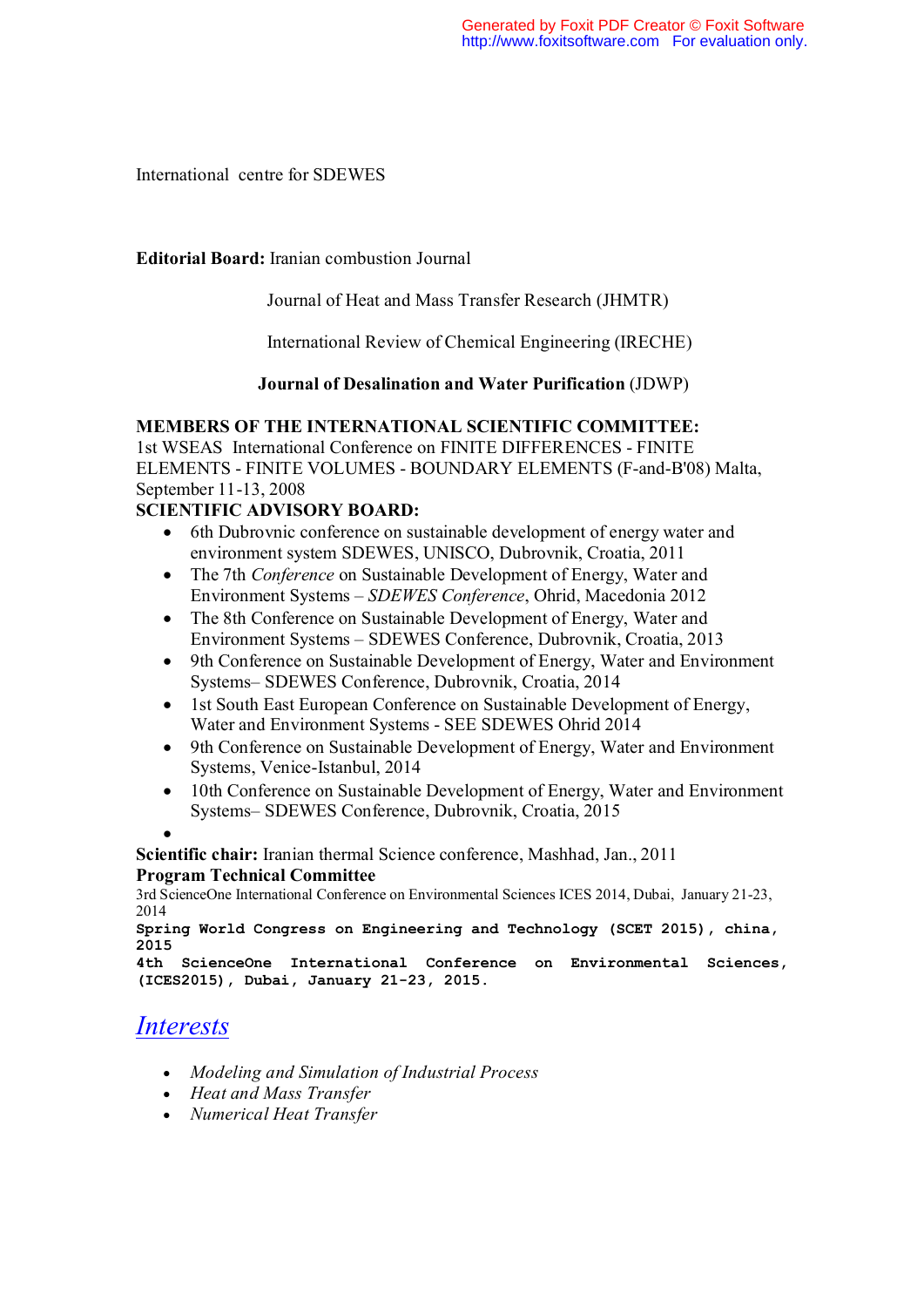- *Combustion, air pollution, and safety*
- *Energy*

### *Lectures*

- Heat Transfer
- Transport Phenomena
- Conduction Heat Transfer (Graduate)
- Convection Heat Transfer (Graduate)
- Radiation Heat Transfer (Graduate)
- Computational Fluid Mechanics (Graduate)
- Similarity Solution (Graduate)
- Exergy Optimization
- Introduction to CFD (undergraduate)

# *Workshops and Industrial short courses:*

Energy management, Ministry of Energy, Mashhad, 1999

Energy management, Ministry of Industry and Mines, Mashhad, 2001

Energy management, Ministry of Industry and Mines, Mashhad, 2002

Heat exchanger audit and management in power plant, Ministry of energy, 2010

Heat exchanger audit and management in power plant, Ministry of energy, 2011

Transient gas flow in pipeline, Khorasan razavi Gas co., 2013

Industrial Burners: Khorasan razavi Gas co., 2013

Modelling of fluid dynamics, ISME Khorasan razavi branch, 2014

## *Industrial Research*

Energy management of Ramin power plant, Advisor, 2012

Numerical analysis of gas leakage from pipeline, Khorasan Razavi gas Co., 2012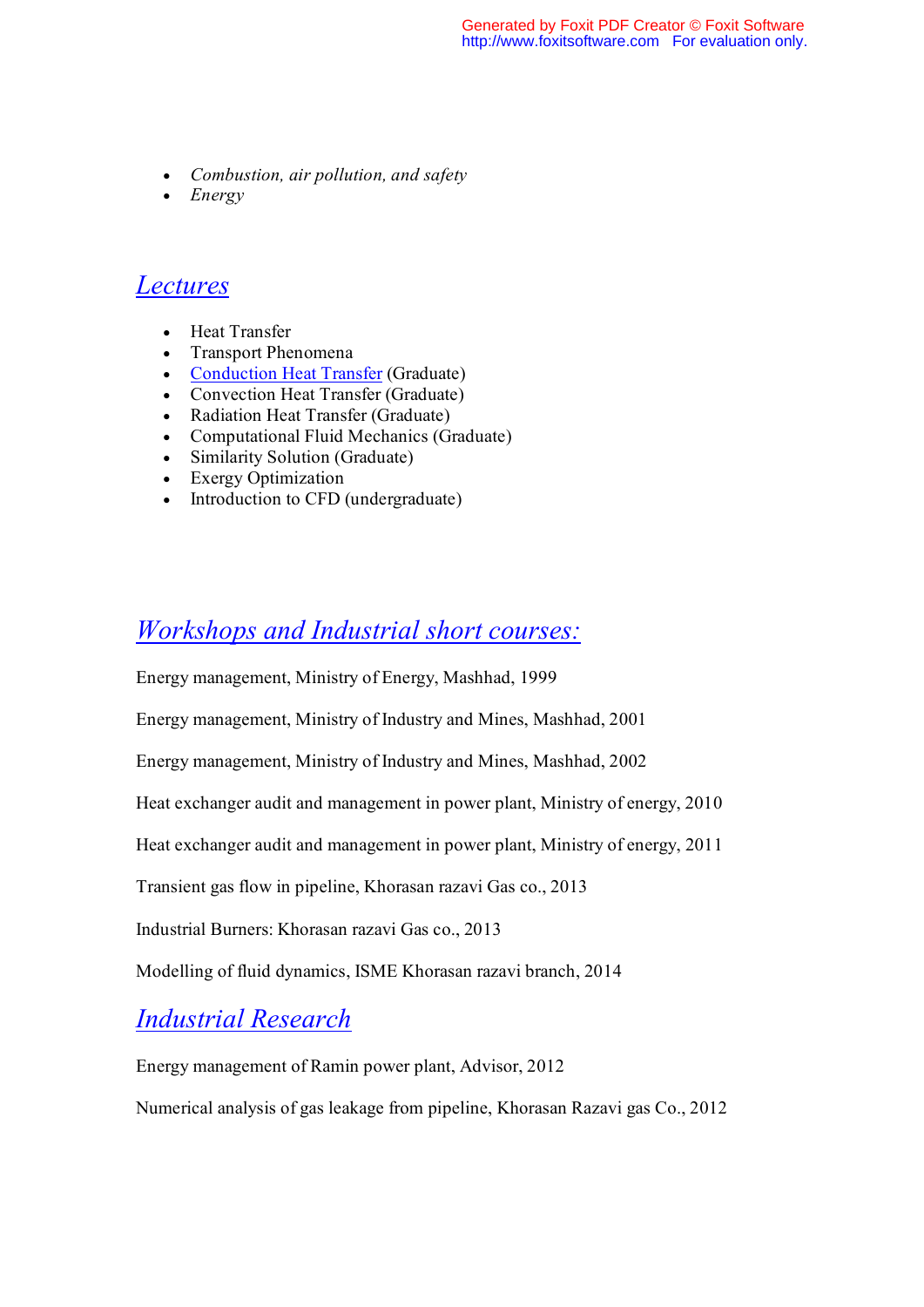Thermal design of generator, Tavanir, 2005

Feasibility study of changing hardware and software of control system of air cooler in Toos power plant, Toos power plant, 2005

Effect of Bond number on performance of thermosyphon, FUM, 2004

Effect of design parameter on performance of air filter of truck, Tavan filter, 2003

Thermal design of switching board of Mashhad power plant, Mashhad power plant, 2003

Effect of parameter on production of ball joint, Partsazan, 2002

Thermal design of 90 kW electrical motor, JEMCO, 1991

 Design of Hatch Back Renault and experimental analysis of fluid flow around of car, Sistan and Baluchestan University, 1990

# *Journal Papers*

*Recent update at:* 

*http://abolfazl.profcms.um.ac.ir/index.php/component/profactivity/?task=publications\_T4* 

- $\bullet$
- 1. Saman Rashidi , Masoud Bovand , Nader Rahbar , Javad Abolfazli Esfahani , **Steps optimization and productivity enhancement in a nanofluid cascade solar still** , Renewable Energy , Volume ( 118 ) , 2018- 4, Pages 536-545
- 2. Arash Asadollahi , Saman Rashidi , Javad Abolfazli Esfahani , **Condensation process and phase-change in the presence of obstacles inside a minichannel** , Meccanica , Volume ( 52 ) , 2017-12, Pages 2265-2274
- 3. Zeynab Kazemi , Saman Rashidi , Javad Abolfazli Esfahani , **Effect of flap installation on improving the homogeneity of the mixture in an induced-charge electrokinetic micro-mixer** , Chemical Engineering and Processing , Volume ( 121 ) , 2017-11, Pages 188-197
- 4. Saman Rashidi , Javad Abolfazli Esfahani , mahla maskaniyan , **Applications of magnetohydrodynamics in biological systems-A review on the numerical studies** , Journal of Magnetism and Magnetic Materials , Volume ( 439 ) , 2017-10, Pages 358-372
- 5. hamid reza karbasian , Javad Abolfazli Esfahani , **Enhancement of Propulsive Performance of Flapping Foil by Fish-Like Motion Pattern** , Computers and Fluids , Volume ( 156 ) , 2017-10, Pages 305-316
- 6. hashem ahmadi , Javad Abolfazli Esfahani , **Combined Radiation/Natural Convection in a Participating Medium Using Novel Lattice Boltzmann Method** , Journal of Thermophysics and Heat Transfer , Volume ( 31 ) , 2017-9, Pages 563-574
- 7. Saman Rashidi , Javad Abolfazli Esfahani , Nader Rahbar , **Partitioning of solar still for performance recovery: Experimental and numerical investigations with cost analysis** , Solar Energy , Volume ( 153 ) , 2017-9, Pages 41-50
- 8. Navid Moghaddaszadehbazzaz , shima akar , Saman Rashidi , Javad Abolfazli Esfahani , **Thermo-hydraulic analysis for a novel eccentric helical screw tape insert in a three dimensional tube** , Applied Thermal Engineering , Volume ( 124 ) , 2017-9, Pages 413-421
- 9. , Saman Rashidi , Javad Abolfazli Esfahani , **A lattice Boltzmann method to simulate combined radiation–force convection heat transfer mode** , Journal of the Brazilian Society of Mechanical Sciences and Engineering , Volume ( 39 ) , 2017-9, Pages 3695-3706
- 10. Zahra Monfared , Zahra Afsharnejad , Javad Abolfazli Esfahani , **Flutter, limit cycle oscillation, bifurcation and stability regions of an airfoil with discontinuous freeplay nonlinearity** , Nonlinear Dynamics , Volume ( 90 ) , 2017-9, Pages 1965-1986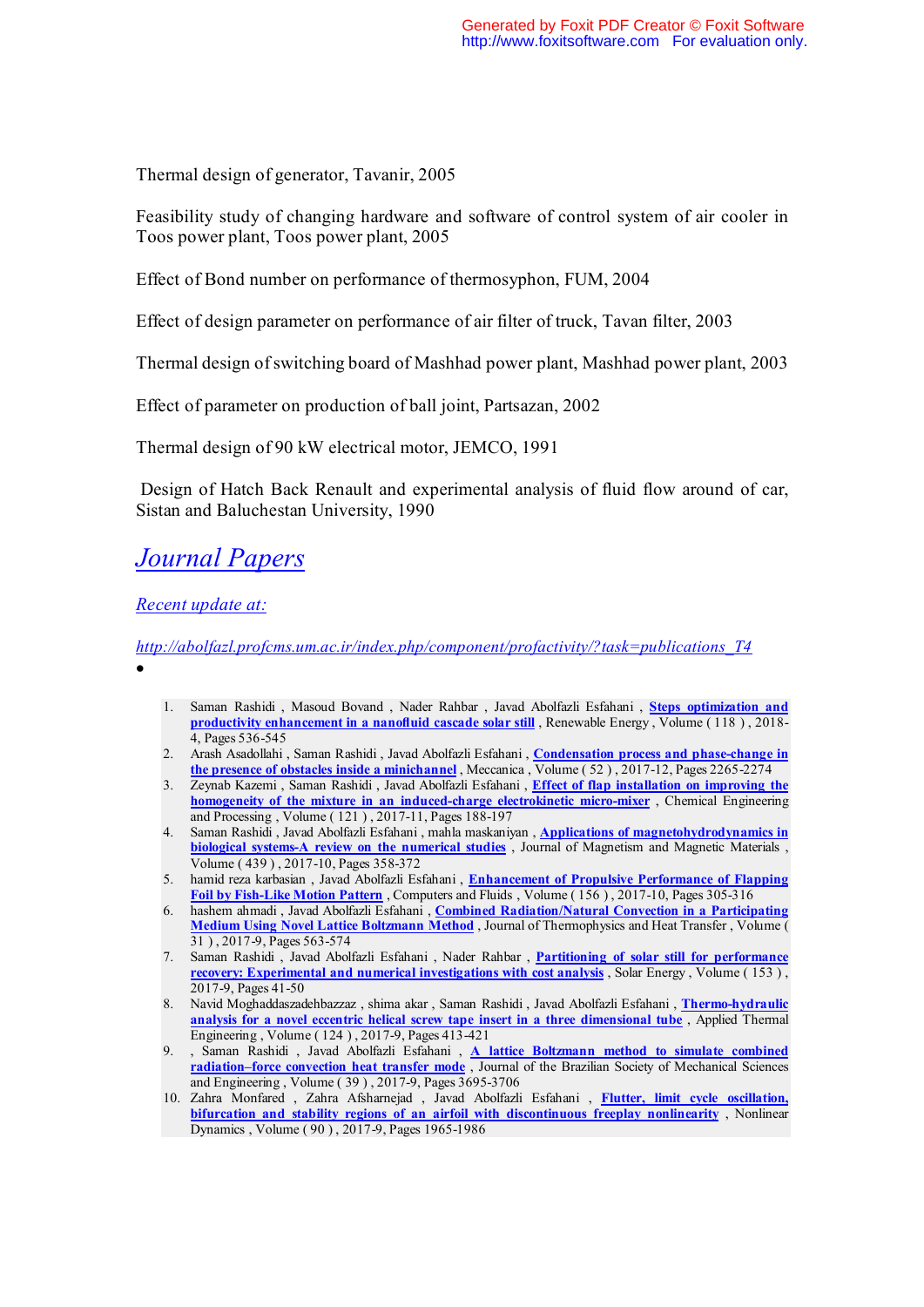- 11. Javad Abolfazli Esfahani , Mohammad Reza Safaei , Masoud Goharimanesh , Letícia Raquel de Oliveira , Marjan Goodarzi , Shahaboddin Shamshirband , Enio Pedone Bandarra Filho , **Comparison of Experimental Data, Modelling and non-linear Regression on Transport Properties of Mineral Oil Based Nanofluids** , Powder Technology , Volume ( 317 ) , 2017-7, Pages 458-470
- 12. Saman Rashidi , Navid Moghaddaszadehbazzaz , Javad Abolfazli Esfahani , **Thermo-fluid performance and entropy generation analysis for a new eccentric helical screw tape insert in a 3D tube** , Chemical Engineering and Processing , Volume ( 117 ) , 2017-7, Pages 27-37
- 13. Saman Rashidi , Javad Abolfazli Esfahani , Abbas Rashidi , **A review on the applications of porous materials in solar energy systems** , Renewable and Sustainable Energy Reviews , Volume ( 73 ) , 2017-6, Pages 1198-1210
- 14. Javad Abolfazli Esfahani , Mohsen Akbarzadeh Sokkeh , Saman Rashidi , M.A. Rosen , R. Ellahi , **Influences of wavy wall and nanoparticles on entropy generation over heat exchanger plat** , International Journal of Heat and Mass Transfer , Volume ( 109 ) , 2017-6, Pages 1162-1171
- 15. mahla maskaniyan , Saman Rashidi , Javad Abolfazli Esfahani , **A two-way couple of Eulerian-Lagrangian model for particle transport with different sizes in an obstructed channel** , Powder Technology , Volume ( 312 ) , 2017-5, Pages 260-269
- 16. Mohsen Akbarzadeh Sokkeh , Saman Rashidi , Javad Abolfazli Esfahani , **Influences of Corrugation Profiles on Entropy Generation, Heat Transfer, Pressure Drop, and Performance in a Wavy Channel** , Applied Thermal Engineering , Volume ( 116 ) , 2017-4, Pages 278-291
- 17. Iman Zeynali , Javad Abolfazli Esfahani , Kambiz Vafai , **Effect of nanoparticles on condensation of humid air in vertical channels** , International Journal of Thermal Sciences , Volume ( 112 ) , 2017-2, Pages 470-483
- 18. Iman Zeynali , Javad Abolfazli Esfahani , **Experimental investigation of wet flue gas condensation using twisted tape insert** , International Journal of Heat and Mass Transfer , Volume ( 108 ) , 2017-2, Pages 1466- 1480
- 19. M. Bovand , Saman Rashidi , Javad Abolfazli Esfahani , **Control of interaction between MHD and**  nanofluid for thermal and drag management by RSM, Journal of Thermophysics and Heat Transfer, Volume ( 31 ) , 2017-1, Pages 218-229
- 20. Mohsen Bashi , Saman Rashidi , Javad Abolfazli Esfahani , **Exergy analysis for a plate-fin triangular duct enhanced by a porous material** , Applied Thermal Engineering , Volume ( 110 ) , 2017-1, Pages 1448-1461
- 21. M. Bovand , Saman Rashidi , Javad Abolfazli Esfahani , **Optimum Interaction Between Magnetohydrodynamics and Nanofluid for Thermal and Drag Management** , Journal of Thermophysics and Heat Transfer , Volume ( 31 ) , 2017-1, Pages 218-229
- 22. J. Alinejad , Javad Abolfazli Esfahani , **Lattice Boltzmann simulation of 3-dimensional natural convection heat transfer of CuO/water nanofluids** , Thermophysics and Aeromechanics , Volume ( 24 ) , 2017-1, Pages 95-108
- 23. Saman Rashidi , M. Bovand , Javad Abolfazli Esfahani , **Application of Magnetohydrodynamic for suppressing the fluctuations in unsteady flow around two side-by-side circular obstacles** , European Physical Journal Plus , Volume ( 131 ) , 2016-12, Pages 1-12
- 24. Saman Rashidi , Masoud Hayatdavoodi , Javad Abolfazli Esfahani , **Vortex shedding suppression and wake control: A review** , Ocean Engineering , Volume ( 126 ) , 2016-11, Pages 57-80
- 25. Mohammad Reza Mohaghegh , Javad Abolfazli Esfahani , **Entropy generation analysis of free convection from a constant temperature vertical plate using similarity solution** , Thermal Science , Volume ( 20 ) , 2016-11, Pages 1855-1866
- 26. seyed mohammad vahidhosseini , ebrahim barati , Javad Abolfazli Esfahani , **Green's function method (GFM) and mathematical solution for coupled equations of transport problem during convective drying** , Journal of Food Engineering , Volume ( 187 ) , 2016-10, Pages 24-36
- 27. Saman Rashidi , M. Bovand , Javad Abolfazli Esfahani , **Optimization of partitioning inside a single slope**  solar still for performance improvement, Desalination , Volume (395), 2016-10, Pages 79-91
- 28. amin zia foroughi , Javad Abolfazli Esfahani , **A salient reduction of energy consumption and drying time in a novel PV-solar collector-assisted intermittent infrared dryer** , Solar Energy , Volume ( 136 ) , 2016- 10, Pages 428-436
- 29. Saeedreza Zeibi Shirejini , S. Rashidi , Javad Abolfazli Esfahani , **Recovery of drop in heat transfer rate for a rotating system by nanofluids** , Journal of Molecular Liquids , Volume ( 220 ) , 2016-8, Pages 961- 969
- 30. SAJJAD AMIR AHMADI , Saman Rashidi , Javad Abolfazli Esfahani , **Minimization of Exergy Losses in a TrapezoidalDuct with Turbulator, Roughness and Beveled corners** , Applied Thermal Engineering , Volume ( 107 ) , 2016-8, Pages 533-543
- 31. Masoud Bovand , Saman Rashidi , Goodarz Ahmadi , Javad Abolfazli Esfahani , **Effects of trap and reflect particle boundary conditions on particle transport and convective heat transfer for duct flow-A twoway coupling of Eulerian-Lagrangian Model** , Applied Thermal Engineering , Volume ( 108 ) , 2016-8, Pages 368-377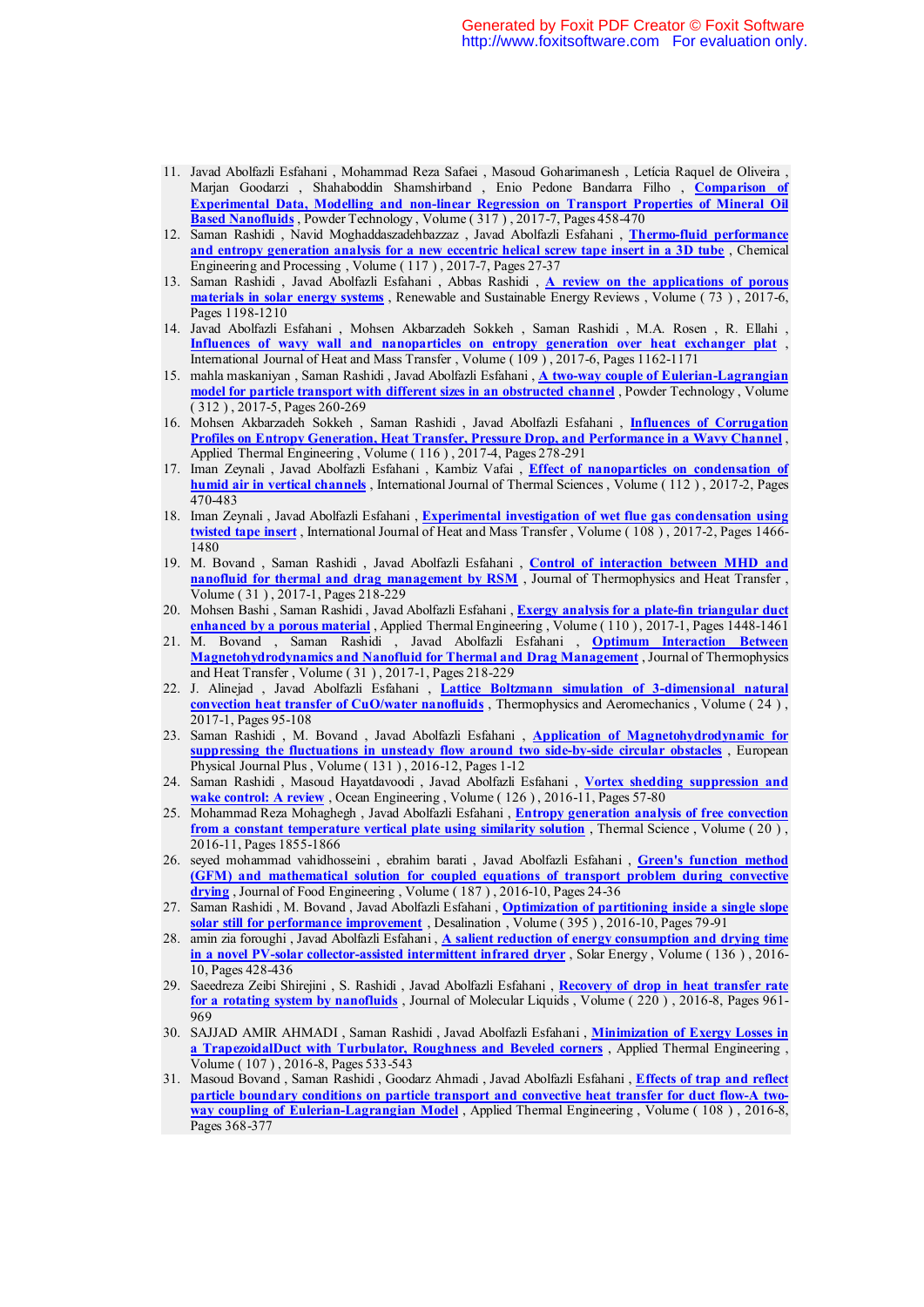- 32. M. Bovand , Saman Rashidi , Javad Abolfazli Esfahani , **A new design of Ranque-Hilsch vortex tube:helical multi-intakevortex generator** , Journal of Thermophysics and Heat Transfer , Volume ( 30 ) , 2016-7, Pages 608-613
- 33. Saman Rashidi , Javad Abolfazli Esfahani , Mohammad Sadegh Valipour , Masoud Bovand , Ioan Pop , **Magnetohydrodynamic effects on flow structures and heat transfer over two cylinders wrapped with a porous layer in side**, International Journal of Numerical Methods for Heat and Fluid Flow, Volume (26), 2016-6, Pages 1416-1432
- 34. Nader Rahbar , Javad Abolfazli Esfahani , Amin Asadi , **An experimental investigation on productivity and performance of a new improved design portable asymmetrical solar still utilizing thermoelectric modules** , Energy Conversion and Management , Volume ( 118 ) , 2016-6, Pages 55-62
- 35. M. Bovand , Saman Rashidi , Javad Abolfazli Esfahani , R. Masoodi , **Control of wake destructive behavior for different bluff bodies in channel flow by magnetohydrodynamics** , European Physical Journal Plus , Volume ( 131 ) , 2016-6, Pages 1-13
- 36. Saman Rashidi , Masoud Bovand , Javad Abolfazli Esfahani , Goodarz Ahmadi , **Discrete particle model for convective AL2O3-water nanofluid around a triangular obstacle** , Applied Thermal Engineering , Volume ( 100 ) , 2016-5, Pages 39-54
- 37. H.R. Karbasian , Javad Abolfazli Esfahani , E. Barati , **The power extraction by flapping foil hydrokinetic turbine in swing arm mode** , Renewable Energy , Volume ( 88 ) , 2016-4, Pages 130-142
- 38. M. Bovand , Saman Rashidi , Javad Abolfazli Esfahani , S.C. Saha , Y.T. Gu , M. Dehesht , **Control of flow around a circular cylinder wrapped with a porous layer by magnetohydrodynamic** , Journal of Magnetism and Magnetic Materials , Volume ( 401 ) , 2016-3, Pages 1078-1087
- 39. Saman Rashidi , M. Bovand , Javad Abolfazli Esfahani , **Opposition of Magnetohydrodynamicand AL2O3-waternanofluidflow around a vertex facing triangular obstacle** , Journal of Molecular Liquids , Volume ( 215 ) , 2016-3, Pages 276-284
- 40. reza parizadlaein , Saman Rashidi , Javad Abolfazli Esfahani , **Experimental investigation of nanofluid free convection over the vertical and horizontal flat plates with uniform heat flux by PIV** , Advanced Powder Technology , Volume ( 27 ) , 2016-3, Pages 312-322
- 41. Javad Alinejad , Javad Abolfazli Esfahani , **Taguchi design of three dimensional simulations for optimization of turbulent mixed convection in a cavity** , Meccanica , Volume ( 52 ) , 2016-3, Pages 925- 938
- 42. BIJAN DARBARI , Saman Rashidi , Javad Abolfazli Esfahani , **Sensitivity Analysis of Entropy Generation in Nanofluid Flow inside a Channel by Response Surface Methodology** , Entropy , Volume ( 18 ) , 2016-2, Pages 1-16
- 43. hamid reza karbasian , Javad Abolfazli Esfahani , E. Barati , **Effect of acceleration on dynamic stall of airfoil in unsteady operating conditions** , Wind Energy , Volume ( 19 ) , 2016-1, Pages 17-33
- 44. M. Bovand , Saman Rashidi , Javad Abolfazli Esfahani , **Heat Transfer Enhancement and Pressure Drop Penalty in Porous Solar Heaters: Numerical Simulations** , Solar Energy , Volume ( 123 ) , 2016-1, Pages 145-159
- 45. Javad Alinejad , Javad Abolfazli Esfahani , **Numerical Stabilization of Three-Dimensional Turbulent Natural Convection Around Isothermal Cylinder** , Journal of Thermophysics and Heat Transfer , Volume ( 30 ) , 2016-1, Pages 94-102
- 46. J. Alinejad , Javad Abolfazli Esfahani , **Lattice Boltzmann simulation of EGM and solid particle trajectory due to conjugate natural convection** , Trasport Phenomena in Nano and Micro Scales , Volume ( 4 ) , 2016-1, Pages 36-43
- 47. Ali Norouzi , Javad Abolfazli Esfahani , **Capturing non-equilibrium effects of micro/nano scale gaseous flow using a novel lattice Boltzmann model** , Journal of Statistical Physics , Volume ( 162 ) , 2015-12, Pages 712-726
- 48. Saman Rashidi , M. Bovand , Javad Abolfazli Esfahani , **Heat Transfer Enhancement and Pressure Drop Penalty in Porous Solar Exchangers: A Sensitivity Analysis** , Energy Conversion and Management , Volume ( 103 ) , 2015-10, Pages 726-738
- 49. Saman Rashidi , Javad Abolfazli Esfahani , **The effect of magnetic field on instabilities of heat transfer from an obstacle in a channel**, Journal of Magnetism and Magnetic Materials, Volume (391), 2015-10, Pages 5-11
- 50. hamid reza karbasian , Javad Abolfazli Esfahani , E. Barati , **Simulation of power extraction from tidal currents by flapping foil hydrokinetic turbines in tandem formation** , Renewable Energy , Volume ( 81 ) , 2015-10, Pages 816-824
- 51. Javad Abolfazli Esfahani , hamid reza karbasian , ebrahim barati , **Proposed kinematic model for fish-like swimming with two pitch motions** , Ocean Engineering , Volume ( 104 ) , 2015-8, Pages 319-328
- 52. Saman Rashidi , M. Bovand , Javad Abolfazli Esfahani , **Structural optimization of nanofluid flow around an equilateral triangular obstacle** , Energy , Volume ( 88 ) , 2015-8, Pages 385-398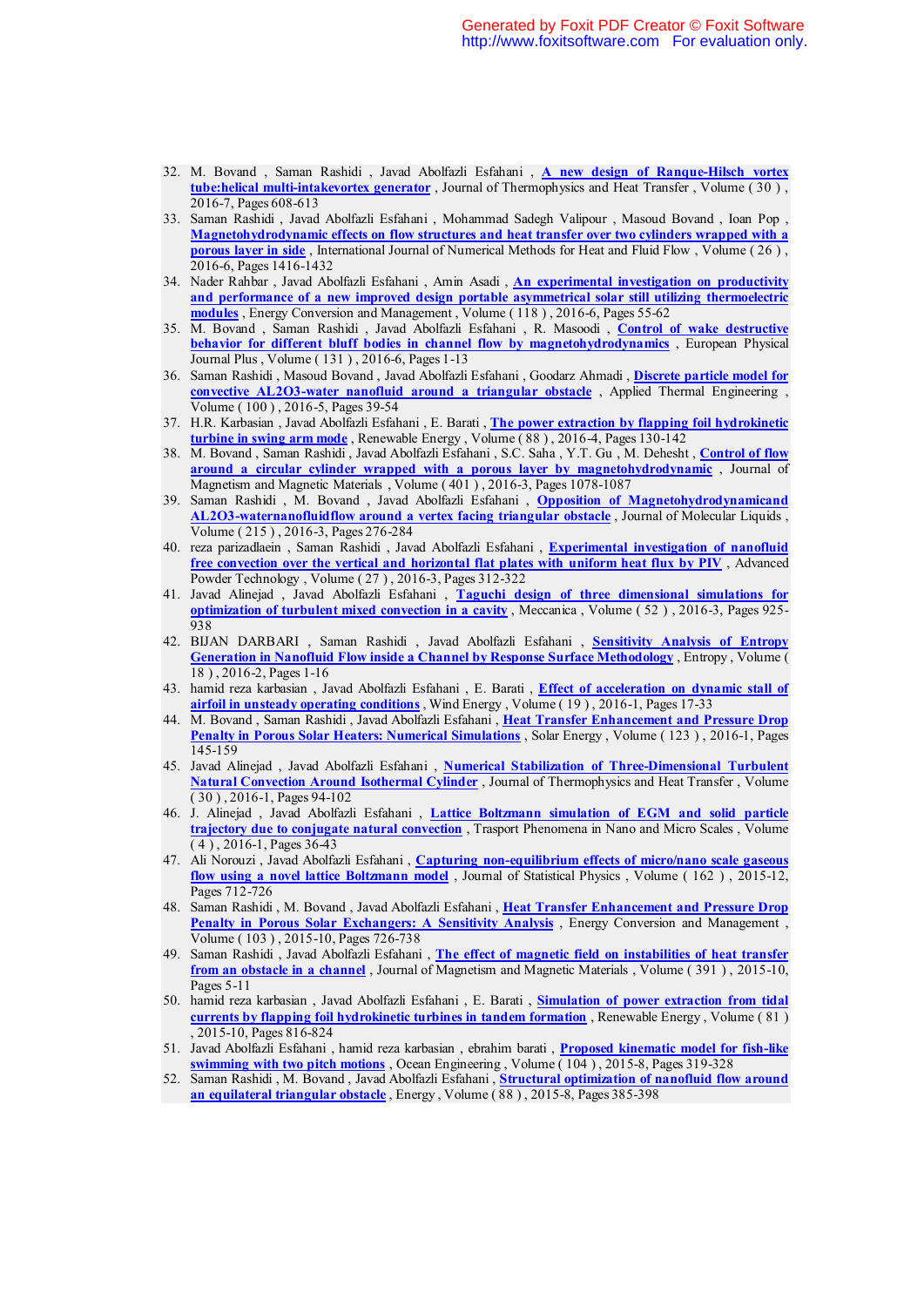- 53. Masoud Bovand , Saman Rashidi , Masoomeh Dehesht , Javad Abolfazli Esfahani , **Effect of fluid-porous interface conditions on steady flow around and through a porous circular cylinde** , International Journal of Numerical Methods for Heat and Fluid Flow , Volume ( 25 ) , 2015-7, Pages 1658-1681
- 54. M. Bovand , Saman Rashidi , Javad Abolfazli Esfahani , **Enhancement of heat transfer by nanofluids and orientations of the equilateral triangular obstacle**, Energy Conversion and Management, Volume (97), 2015-6, Pages 212-223
- 55. Saman Rashidi , M. Bovand , Javad Abolfazli Esfahani , H. F. Oztop , R. Masoodi , **Control of Wake Structure Behind a Square Cylinder by Magnetohydrodynamics** , Journal of Fluids Engineering , Volume ( 137 ) , 2015-6, Pages 61102-61103
- 56. Javad Abolfazli Esfahani , Vahid Hoseini , ebrahim barati , **Three-dimensional analytical solution for transport problem during convection drying using Green's function method (GFM)** , Applied Thermal Engineering , Volume ( 85 ) , 2015-6, Pages 264-277
- 57. Mohammad Ebrahim Feyz , Javad Abolfazli Esfahani , I. Pishbin , Seyyed Mohammad Reza Modarres Razavi , **Effect of recess length on the flame parameters and combustion performance of a low swirl burner** , Applied Thermal Engineering , Volume ( 89 ) , 2015-6, Pages 609-617
- 58. Javad Abolfazli Esfahani , Nader Rahbar , Ehsan Fotouhi-Bafghi , **Estimation of convective heat transfer coefficient and water-productivity in a tubular solar still – CFD simulation and theoretical analysis** , Solar Energy , Volume ( 113 ) , 2015-3, Pages 313-323
- 59. M.Bovand , Saman Rashidi , M. Dehghan , Javad Abolfazli Esfahani , M.S. Valipour , **Control of wake and vortex shedding behind a porous circular obstacle by exerting an external magnetic field**, Journal of Magnetism and Magnetic Materials , Volume ( 385 ) , 2015-3, Pages 198-206
- 60. Ali Norouzi , Javad Abolfazli Esfahani , **Two relaxation time lattice Boltzmann equation for high Knudsen number flows using wall function approach**, Microfluidics and Nanofluidics, Volume (18), 2015-2, Pages 323-332
- 61. Javad Abolfazli Esfahani , sayyed aboozar fanaee , **The analytical modeling of hydrogen-air mixture in a catalytic micro-channel** , Journal of Thermophysics and Heat Transfer , Volume ( 29 ) , 2015-2, Pages 274- 280
- 62. Javad Abolfazli Esfahani , E. Barati , hamid reza karbasian , **Fluid structures of flapping airfoil with elliptical motion trajectory** , Computers and Fluids , Volume ( 108 ) , 2015-2, Pages 142-155
- 63. Iman Zeynali , Javad Abolfazli Esfahani , Hamid Moeenfard , **Entropy generation analysis of squeeze film air damping in torsional micromirrors** , Optik , Volume ( 126 ) , 2015-1, Pages 28-37
- 64. S. M. Mousavi , Javad Abolfazli Esfahani , Masoud Yazdimamaghani , **Numerical Study of Entropy Generation in the Flameless Oxidation Using Large Eddy Simulation Model and OpenFOAM Software** , International Journal of Thermodynamics , Volume ( 17 ) , 2014-12, Pages 202-208
- 65. Reza Moloudi , Javad Abolfazli Esfahani , **Modeling of gas release following pipeline rupture: Proposing nondimensional correlation**, Journal of Loss Prevention in the Process Industries, Volume (32), 2014-11, Pages 207-217
- 66. Seyed Mahmood Mousavi , Javad Abolfazli Esfahani , **Numerical Investigation of Replaced equations for Irreversible Otto Cycle Using Pareto-Based Multi-Objective Genetic Algorithm** , Journal of Mechanical Engineering , Volume ( 124 ) , 2014-11, Pages 189-197
- 67. sayyed aboozar fanaee , Javad Abolfazli Esfahani , **The analytical modeling of propane-oxygen mixture at catalytic micro-channel** , Heat and Mass Transfer , Volume ( 50 ) , 2014-10, Pages 1365-1373
- 68. Ehsan Yazdanpanah Moghadam , Ehsan Roohi , Javad Abolfazli Esfahani , **Heat Transfer and Fluid Characteristics of Rarefied flow in Thermal Cavities** , Vacuum , Volume ( 109 ) , 2014-9, Pages 333-340
- 69. Seyed Mahmood Mousavi , Javad Abolfazli Esfahani , **Numerical investigation of the flameless oxidation**  of natural gas in the IFRF furnace using large eddy simulation , International Journal of Spray and Combustion Dynamics , Volume ( 6 ) , 2014-8, Pages 387-410
- 70. Javad Abolfazli Esfahani , behrouz jam , Mohammadmojtaba Noori , Amirreza Mahmoodi , **Numerical and parametric study of a centrifugal pump** , International Journal of Fluid Mechanics & Machinery , Volume  $(1)$ , 2014-6, Pages 36-40
- 71. Javad Alinejad , Javad Abolfazli Esfahani , **Lattice-Boltzmann simulation of forced convection over an electronic board with multiple obstacles** , Heat Transfer Research , Volume ( 45 ) , 2014-4, Pages 241-262
- 72. Mohammad Ebrahim Feyz , Javad Abolfazli Esfahani , **Exergetic Performance of a Cylindrical Methane-Air Microcombustor under Various Inlet Conditions** , International Journal of Exergy-IJEX , Volume ( 15 ) , 2014-4, Pages 257-275
- 73. Javad Abolfazli Esfahani , hosein majdi , E. Barati , **Analytical two-dimensional analysis of the transport phenomena occurring during convective drying: Apple slices** , Journal of Food Engineering , Volume ( 123 ) , 2014-2, Pages 87-93
- 74. Javad Abolfazli Esfahani , Ali Norouzi , **Two relaxation time lattice Boltzmann model for rarefied gas flows** , Physica A: Statistical Mechanics and its Applications , Volume ( 393 ) , 2014-1, Pages 51-61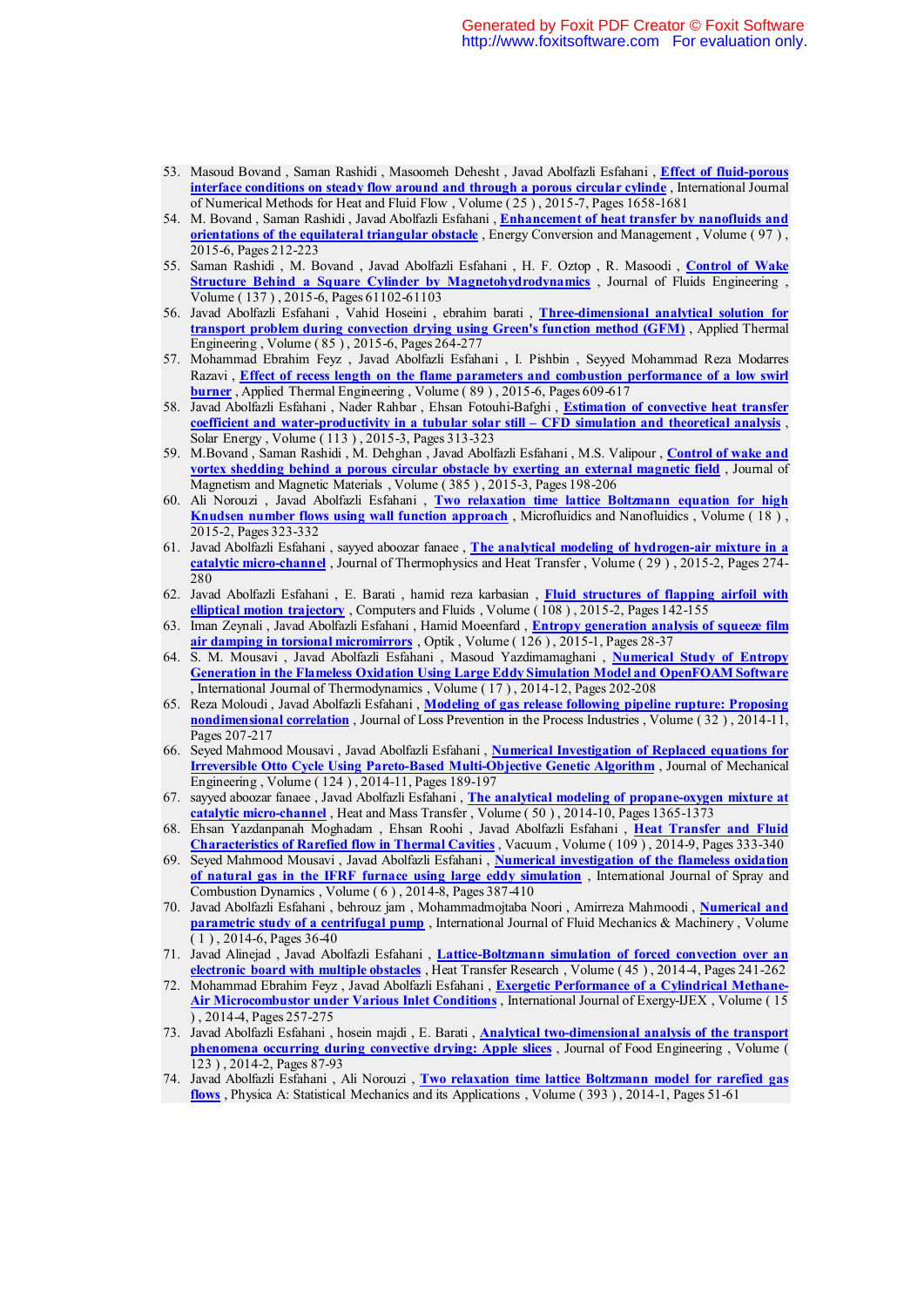- 75. sayyed aboozar fanaee , Javad Abolfazli Esfahani , **Two-dimensional analytical model of flame characteristic in catalytic micro-combustors for a hydrogeneair mixture** , International Journal of Hydrogen Energy , Volume ( 39 ) , 2014-1, Pages 4600-4610
- 76. Javad Abolfazli Esfahani , hamid reza karbasian , Aref F. Kangarshahi , Ebrahim Barati , **Protection of Bend from Erosion Caused by Gas- Particle Flows in Town Border Station** , CFD Letters , Volume ( 5 ) , 2013-12, Pages 185-192
- 77. Javad Abolfazli Esfahani , E. Barati , hamid reza karbasian , **Comparative investigations in the effect of angle of attack profile on hydrodynamic performance of bio-inspired foil**, Journal of Naval Architecture and Marine Engineering , Volume ( 10 ) , 2013-12, Pages 99-108
- 78. Javad Abolfazli Esfahani , Javad Alinejad , **Lattice Boltzmann simulation of viscous-fluid flow and conjugate heat transfer in a rectangular cavity with a heated moving wall** , Thermophysics and Aeromechanics , Volume ( 20 ) , 2013-12, Pages 613-620
- 79. reza parizadlaein , Javad Abolfazli Esfahani , Shima Parizad Laein , **Comparison of Theoretical Prediction and Experimental Values of Nanofluids Thermal Conductivity filled by TiO2, SiO2, and Al2O3** , Philippine Scientist , Volume ( 49 ) , 2013-12, Pages 32-37
- 80. reza parizadlaein , Javad Abolfazli Esfahani , **Experimental Study of Flow Developing in Adverse Pressure Gradient Condition of Open Circuit Suction-Type Wind Tunnel by Particle Image Velocimetry** , Philippine Scientist , Volume ( 49 ) , 2013-12, Pages 38-44
- 81. Omid Ejtehadi , Ehsan Roohi , Javad Abolfazli Esfahani , **Detailed investigation of hydrodynamics and thermal behavior of nano/micro shear driven flow using DSMC** , Scientia Iranica , Volume ( 20 ) , 2013- 8, Pages 1228-1240
- 82. Javad Abolfazli Esfahani , E. Barati , hamid reza karbasian , **Effect of caudal on hydrodynamic performance of flapping foil in fish-like swimming** , Applied Ocean Research , Volume ( 42 ) , 2013-8, Pages 32-42
- 83. Javad Abolfazli Esfahani , Seyedeh Mahnaz Modir Khazeni , saeide mohammadi , **Accuracy analysis of predicted velocity profiles of laminar duct flow with entropy generation method** , Journal of Applied Mathematics and Mechanics , Volume ( 34 ) , 2013-8, Pages 971-985
- 84. Javad Abolfazli Esfahani , Seyed Mahmood Mousavi , Masoud Yazdi Mamaghani , **Alternative Equations to Compute the Network and the Thermal Efficiency of the Irreversible Diesel Cycle Using Genetic Algorithm** , American Journal of Mechanical Engineering , Volume ( 1 ) , 2013-7, Pages 119-125
- 85. Javad Abolfazli Esfahani , Javad Alinejad , **Entropy Generation DUE to Conjugate Convection in an Enclosure Using The Lattice Boltzmann Method** , Journal of Thermophysics and Heat Transfer , Volume ( 27 ) , 2013-6, Pages 498-505
- 86. Javad Abolfazli Esfahani , AhmadReza Vaselbehagh , **A numerical study on shear layer behaviour in flow over a square unit of four cylinders at Reynolds number of 200 using the LB method** , Progress in Computational Fluid Dynamics , Volume ( 13 ) , 2013-4, Pages 103-119
- 87. Javad Abolfazli Esfahani , Omid Ejtehadi , Ehsan Roohi , **Second Law Analysis of Micro/Nano-Couette FlowUsingDirect Simulation Monte Carlo Method** , International Journal of Exergy-IJEX , Volume ( 13 ) , 2013-3, Pages 320-342
- 88. E. Barati , Javad Abolfazli Esfahani , **A novel approach to evaluate the temperature during drying of food products with negligible external resistance to mass transfer** , Journal of Food Engineering , Volume ( 114 ) , 2013-1, Pages 39-46
- 89. Nader Rahbar , Javad Abolfazli Esfahani , **Productivity estimation of a single-slope solar still: Theoretical and numerical analysis** , Energy , Volume ( 49 ) , 2013-1, Pages 289-297
- 90. Mahdi Abolfazli Esfahani , hamid reza karbasian , Javad Abolfazli Esfahani , Ebrahim Barati , **Optimization of flapping-wing micro aircrafts based on the kinematic parameters using genetic algorithm method** , INCAS Bulletin , Volume ( 5 ) , 2013-1, Pages 3-11
- 91. sayyed aboozar fanaee , Javad Abolfazli Esfahani , **The Normalized Analysis of Surface Heterogeneous Reaction of Propane/Air Mixture into Micro-Channel** , Chinese Physics Letters , Volume ( 29 ) , 2012-12, Pages 124701-124701
- 92. hamid reza karbasian , Javad Abolfazli Esfahani , **Optimizing the shape of rotor blades for maximum power extraction in marine current turbines** , International Journal of Automotive and Mechanical Engineering-IJAME , Volume ( 6 ) , 2012-12, Pages 723-730
- 93. Nader Rahbar , Javad Abolfazli Esfahani , **Estimation of convective heat transfer coefficient in a singleslope solar still: a numerical study** , Desalination and Water Treatment , Volume ( 50 ) , 2012-12, Pages 387-396
- 94. Javad Abolfazli Esfahani , behtash bagherian , **Similarity Solution for Unsteady Free Convection From a Vertical Plate at Constant Temperature to Power Law Fluids** , Journal of Heat Transfer , Volume ( 134 ) , 2012-10, Pages 1-7
- 95. Javad Abolfazli Esfahani , AhmadReza Vaselbehagh , **LB Simulation of Heat Transfer in Flow past a Square Unit of Four Isothermal Cylinders** , Comptes Rendus Mecanique , Volume ( 340 ) , 2012-7, Pages 526-535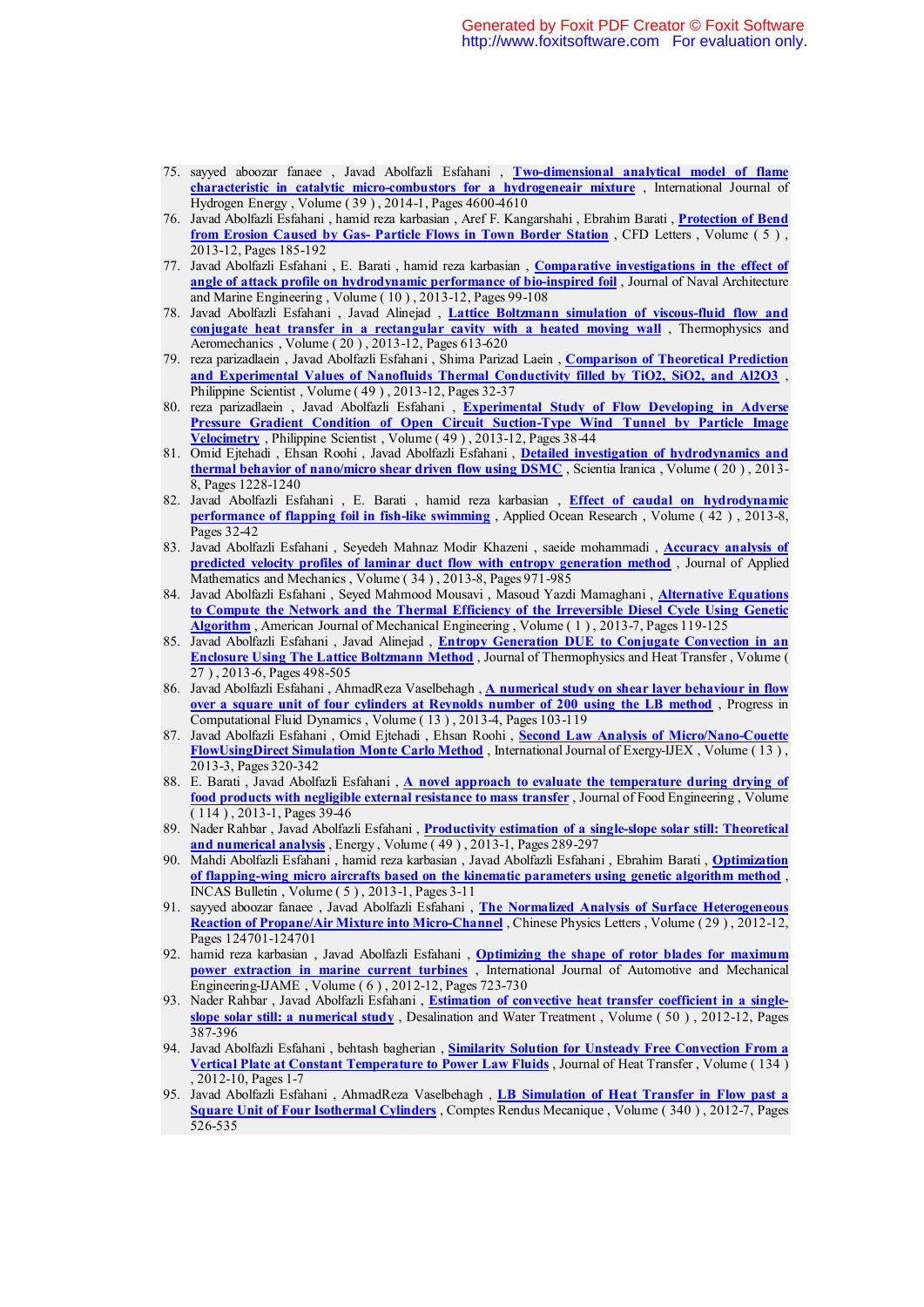- 96. Javad Abolfazli Esfahani , Seyedeh Mahnaz Modir Khazeni , **Entropy generation of forced convection film condensation on a horizontal elliptical tube** , Comptes Rendus Mecanique , Volume ( 340 ) , 2012-7, Pages 543-551
- 97. ebrahim barati , Javad Abolfazli Esfahani , **Mathematical simulation of convective drying: Spatially distributed temperature and moisture in carrot slab** , International Journal of Thermal Sciences , Volume ( 56 ) , 2012-6, Pages 86-94
- 98. Javad Abolfazli Esfahani , Seama Kouhi Fayegh Dehkordi , **Laminar Film Condensation on a Nanosphere** , Journal of Nanotechnology in Engineering and Medicine,  $\overline{Volume(3)}$ , 2012-2, Pages 1-10
- 99. Nader Rahbar , Javad Abolfazli Esfahani , **Experimental study of a novel portable solar still by utilizing the heatpipe and thermoelectric module** , Desalination , Volume ( 284 ) , 2012-1, Pages 55-61
- 100. Omid Ejtehadi , Ehsan Roohi , Javad Abolfazli Esfahani , **Investigation of basic molecular gas structural effects on hydrodynamics and thermal behaviors of rarefied shear driven micro/nano flow using DSMC** , International Communication in Heat and Mass Transfer , Volume ( 39 ) , 2012-1, Pages 439-448
- 101. Mohammad Mohammadiun , Javad Abolfazli Esfahani , Omid Mahian , Hamid Mohammadiun , **A Numerical Solution to Modify the Inverse Heat Conduction Problem with Noisy Data during the Heating a Solid Bar** , European Journal of Scientific Research , Volume ( 57 ) , 2011-9, Pages 391-400
- 102. Javad Abolfazli Esfahani , vahid bordbar , **Double Diffusive Natural Convection Heat Transfer Enhancement in a Square Enclosure Using Nanofluids** , Journal of Nanotechnology in Engineering and Medicine, Volume (2), 2011-5, Pages 1-9
- 103. ebrahim barati , Javad Abolfazli Esfahani , **Mathematical modeling of convective drying: Lumped temperature and spatially distributed moisture in slab** , Energy , Volume ( 36 ) , 2011-4, Pages 2294- 2301
- 104. sayyed aboozar fanaee , Javad Abolfazli Esfahani , **The Investigation of Semi-three-dimensional Heat Transfer Modeling in Micro-Combustors** , Journal of Thermal Science and Engineering Applications , Volume ( 3 ) , 2011-3, Pages 1-8
- 105. Javad Abolfazli Esfahani , Nader Rahbar , Mehdi Lavvaf , **Utilization of thermoelectric cooling in a portable active solar still — An experimental study on winter days** , Desalination , Volume ( 269 ) , 2011-3, Pages 198-205
- 106. ebrahim barati , Javad Abolfazli Esfahani , **A new solution approach for simultaneous heat and mass transfer during convective drying of mango** , Journal of Food Engineering , Volume ( 102 ) , 2011-2, Pages 302-309
- 107. Javad Abolfazli Esfahani , , **Effect of Non-uniform Heating on Entropy Generation for Laminar Developing Pipe Flow of a high Prandtl number fluid**, Energy Conversion and Management, Volume ( 51 ) , 2010-11, Pages 2087-2097
- 108. Javad Abolfazli Esfahani , M. Malek-Jafarian , **Heat transfer in open microchannel at constant heat flux** , International Review of Mechanical Engineering-IREME , Volume ( 4 ) , 2010-2, Pages 150-158
- 109. Mojtaba Mamourian , Javad Abolfazli Esfahani , Mohammad Bagher Ayani , **Experimental Investigation of the Effect of the Solid Fuel Dimensions on the Downward Flame Spread** , Kuwait Journal of Science and Engineering , Volume ( 36 ) , 2009-12, Pages 183-200
- 110. Javad Abolfazli Esfahani , Seama Kouhi Fayegh Dehkordi , **Entropy Generation Analysis In Error Estimation Of An Approximate Solution: A Constant Surface Temperature Semi-infinite Conductive Problem**, Thermal Science, Volume (13), 2009-9, Pages 133-140
- 111. Ali Reza Teymourtash , Javad Abolfazli Esfahani , Seyed Ali Mousavi Shaegh , **The effects of rate of expansion and injection of water droplets on the entropy generation of nucleating steam flow in a Laval nozzle** , Heat and Mass Transfer , 2009-7, Pages 1185-1198
- 112. Javad Abolfazli Esfahani , Seama Koohi-Fayegh , **Film Condensation on a Flat Plate with Assisted Interfacial Shear Stress** , International Review of Chemical Engineering , Volume ( 1 ) , 2009-5, Pages 263- 271
- 113. Mojtaba Mamourian , Javad Abolfazli Esfahani , Mohammad Bagher Ayani , **Experimental and scale up study of the flame spread over the PMMA sheets** , Thermal Science , Volume ( 13 ) , 2009-1, Pages 79-88
- 114. - , Javad Abolfazli Esfahani , **Interactive effect of oxygen diffusion and volatiles advection on transient thermal degradation of poly methyl methacrylate** , Heat and Mass Transfer , Volume ( 44 ) , 2008-5, Pages 641-650
- 115. Bahram Farhadi Nia , Mohammad Hadi Farahi , Javad Abolfazli Esfahani , **Shape Optimization of a Nozzle with Specified Flow Field Including Viscosity Effect** , Acta Applicandae Mathematicae , Volume ( 104 ) , 2008-4, Pages 243-256
- 116. - , Javad Abolfazli Esfahani , **EFFECT OF CHAR LAYER ON TRANSIENT THERMAL OXIDATIVE DEGRADATION OF POLYETHYLENE** , Research Journal of Biological Sciences , 2007- 10
- 117. Mohammad Bagher Ayani , Javad Abolfazli Esfahani , A. C. M. Sousa , **The effect of surface regression on the downward flame spread over a solid fuel in a quiescent ambient** , Thermal Science , Volume ( 11 ) , 2007-5, Pages 67-86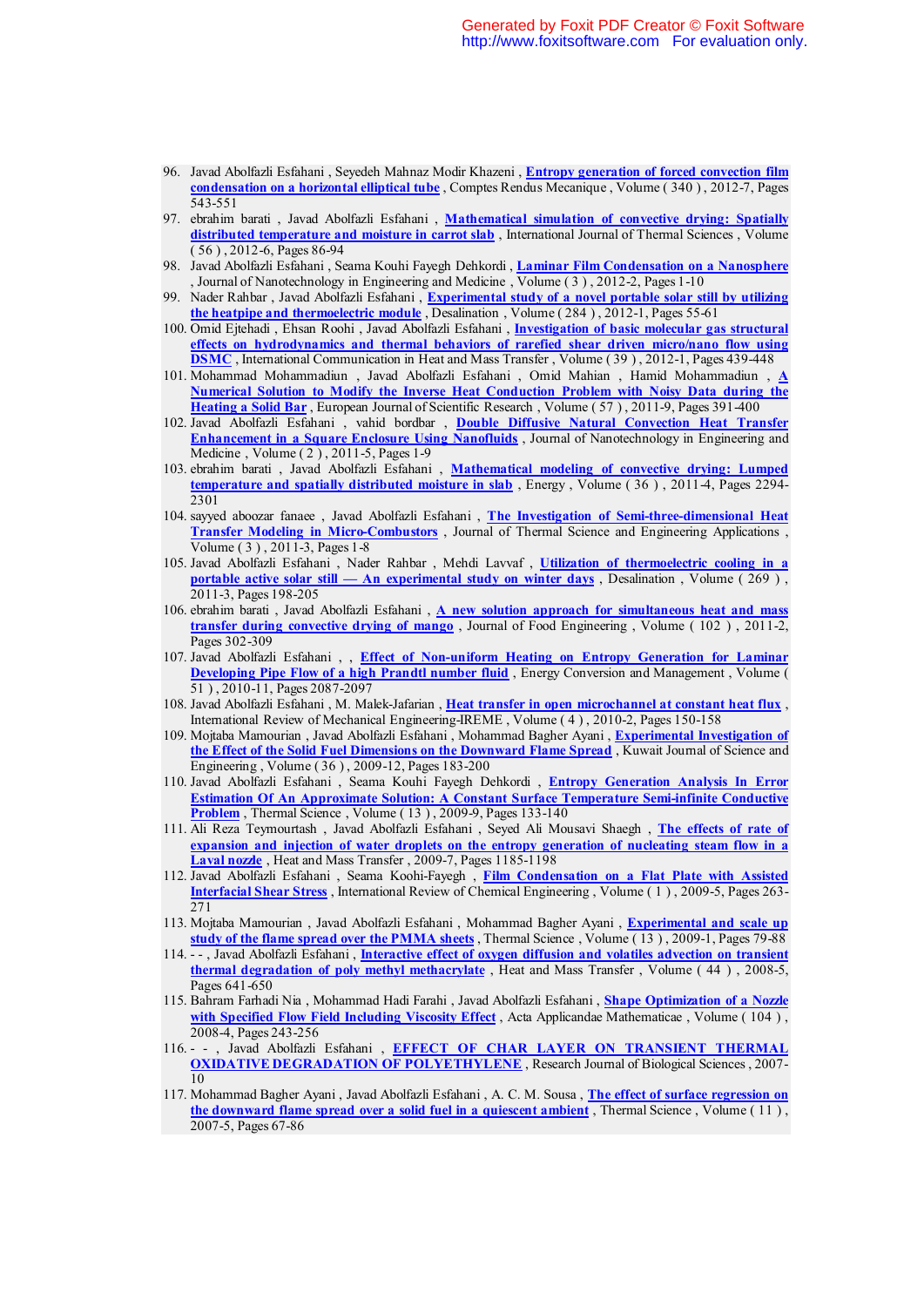- 118. Alireza Zehtab Yazdi , Seyed Mojtaba Zebarjad , Seyed Abdolkarim Sajjadi , Javad Abolfazli Esfahani , **On the sensitivity of dimensional stability of high density polyethylene on heating rate** , Express Polymer Letters , 2007-3
- 119. - , Mohammad Hadi Farahi , Javad Abolfazli Esfahani , **On an optimal shape design problem to control a thermoelastic deformation under a prescribed thermal treatment** , Applied Mathematical Modelling , 2007-2
- 120. Javad Abolfazli Esfahani , **One-dimensional numerical model for degradation and combustion of polymethyl methacrylate** , Heat and Mass Transfer , 2006-5
- 121. Mohammad Bagher Ayani , Javad Abolfazli Esfahani , - , **Downward flame spread over PMMA sheets in quiescent air: Experimental and theoretical studies** , Fire Safety Journal , 2006-2
- 122. Mohammad Bagher Ayani , Javad Abolfazli Esfahani , sousa , **The effect of radiation on the laminar natural convection induced by a line heat source** , International Journal of Numerical Methods for Heat and Fluid Flow , 2006-1
- 123. - , Mohammad Hadi Farahi , Javad Abolfazli Esfahani , **Slot nozzle design with specified pressure in a given subregion by using embedding method** , Applied Mathematics and Computation , 2005-7
- 124. Javad Abolfazli Esfahani , Mohammad Bagher Ayani , - , **A transient two-dimensional model of thermal**  and oxidative degradation of PMMA , Iranian Journal of Science and Technology-Transaction B: Engineering , Volume ( 29 ) , 2005-4, Pages 207-218
- 125. Mohammad Bagher Ayani , Javad Abolfazli Esfahani , Hamid Niazmand , A.C.M. Sousa , **Transient Laminar Convection Induced by a Line Heat Source A Numerical Study with Primitive Variables** , Scientia Iranica , 2005-4
- 126. Javad Abolfazli Esfahani , **Entropy Generation Analysis of a Flat Plate Boundary Layer with Various Solution Methods** , Archivos de zootecnia , 2005-3
- 127. Javad Abolfazli Esfahani , **Analysis of Laminar Film Condensation on a Vertical Plate** , Journal of Aerospace Science and Technology , 2005-3
- 128. Javad Abolfazli Esfahani , Zahra Afsharnejad , **Existence of turbulent behavior for non chaotic two dimensional jets** , Journal of Mathematical Analysis and Applications , Volume ( 293 ) , 2004-5, Pages 329- 344
- 129. Javad Abolfazli Esfahani , ACM Sousa , **Ignition of epoxy by a high radiation Source, A Numerical Study** , International Journal of Thermal Sciences , 1999-2

# *Conference Papers*

- 1. seyed mahmood mousavi , masoud yazdi mamaghani , Javad Abolfazli Esfahani , **3D Investigating of Flameless Oxidation Behavior Using OpenFoam** , یکمین و بیست 2013-05-07 , 2013ISME المللی مهندسی مکانیک ایران، ¬همایش سالانه بین
- 2. E. Barati , Javad Abolfazli Esfahani , **Analytical evaluation of spatially distributed temperature and moisture of cylindrical carrot during convective drying** , The 14thIranian National Chemical Engineering Congress - IChEC 2012 , 2012-10-16
- 3. hamid reza karbasian , Javad Abolfazli Esfahani , E. Barati , **Investigations on optimization of kinematics parameters of oscillating foil for energy extraction from tidal current flows** , The 14thIranian National Chemical Engineering Congress - IChEC 2012 , 2012-10-16
- 4. hamid reza karbasian , Javad Abolfazli Esfahani , E. Barati , **The maximum energy extraction efficiency of an airfoil and its optimum operation conditions in aero/hydro kinetic energy converters** , The 14thIranian National Chemical Engineering Congress - IChEC 2012 , 2012-10-16
- 5. Javad Abolfazli Esfahani , seyed mahmood mousavi , Dariush Jafari , **The effect of adding H2 to the Flameless Oxidation (FLOX) of biogas on pollutants emission** , 2nd Annual Clean Energy Conference (ACEC( , 2012-07-11
- 6. Omid Ejtehadi , Javad Abolfazli Esfahani , Ehsan Roohi Goolkhatmi , **Compressibility and rarefaction effects on entropy and entropy generation in**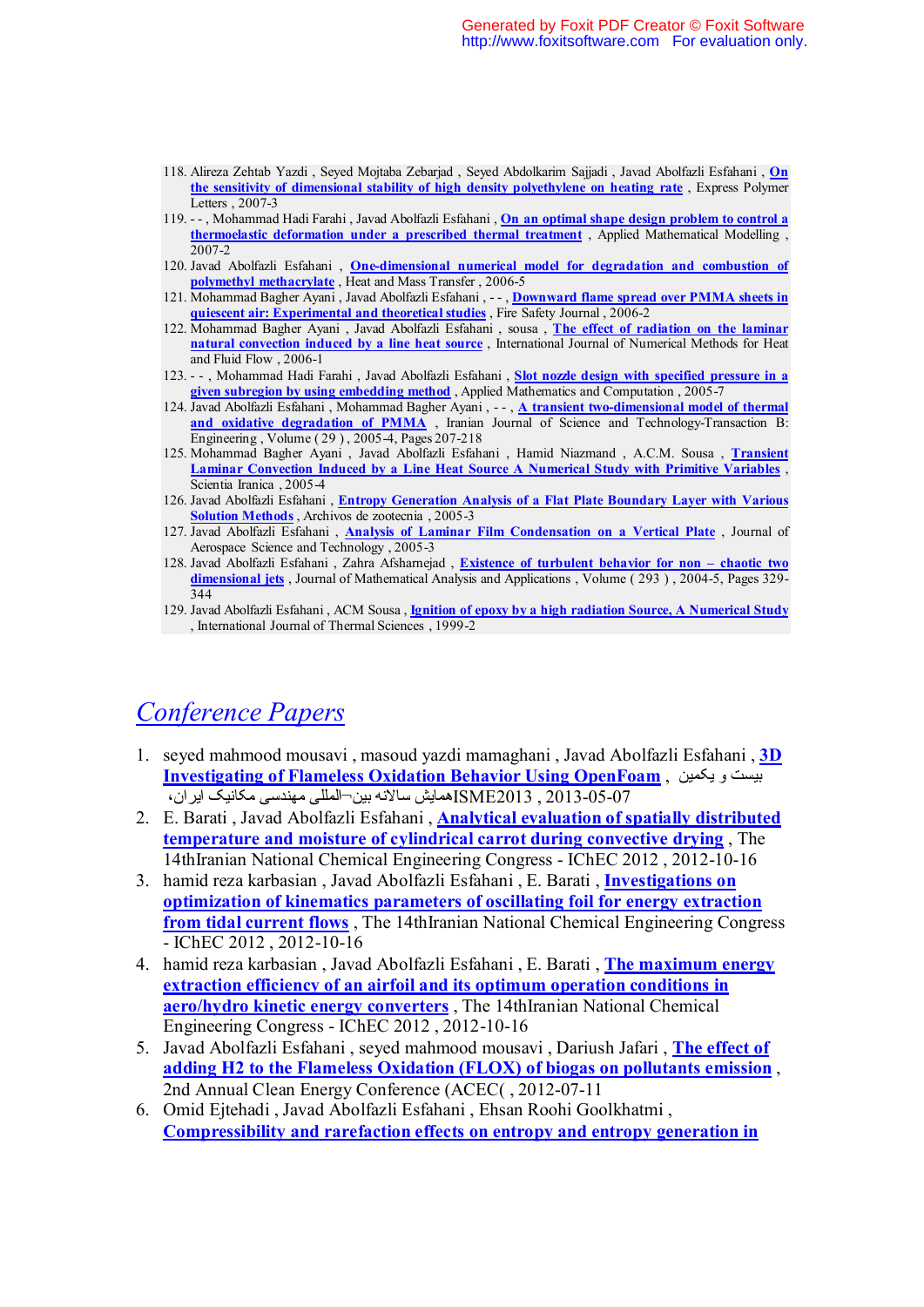**micro/nano Couette flow using DSMC** , 1st European Conference on Gas Micro Flows , 2012-06-06

- 7. Seyedeh Mahnaz Modir Khazeni , saeide mohammadi , Javad Abolfazli Esfahani , **Analysis of the Effects of Geometry on Irreversibility by Entropy Generation Method** , 20th Annual International Conference on Mechanical Engineering-ISME2012 , 2012-05-16
- 8. Omid Ejtehadi , Ehsan Roohi Goolkhatmi , Javad Abolfazli Esfahani , **DSMC Simulation of Shear Driven Flow in Nano Gap Structures** , 4th International Conference on Nanostructures , 2012-03-12
- 9. omid ejtehadi , Ehsan Roohi Goolkhatmi , Javad Abolfazli Esfahani , **DSMC Simulation of Micro/Nano Shear Driven Flows**, 10th Iranian Aerospace Society Conference , 2011-03-01
- 10. Javad Abolfazli Esfahani , vahid bordbar , **Transient Flow Analysis and Disturbance Propagation through a High Pressure Pipeline Suddenly Opened to a Lower Ambient Pressure** , 13th Iranian National Chemical Engineering Congress , 2010-10-25
- 11. Javad Abolfazli Esfahani , Ahmad Reza Vasel Be Hagh , **A LATTICE BOLTZMANN SIMULATION OF CROSS-FLOW AROUND FOUR CYLINDERS IN A SQUARE ARRANGMENT** , 10th Biennial Conference on Engineering Systems Design and Analysis , 2010-07-12
- 12. Maryam Omid Khoda , Javad Abolfazli Esfahani , Ramin I. Jajarmi , Mohammad Samadpour , **3D Thermal Analysis in central incisors with bracket and wire adjacent to the hot fluids : FVM study** , 8th International congress of Iranian Association of Orthodontists , 2010-05-19 Javad Abolfazli Esfahani , Mohammad Javad Jazaeri , **CO2 emission assessment of combined heat and power in global and local approach** , The 2nd International Conference on Engineering and ICT , 2010-02-17
- 13. ebrahim barati , Javad Abolfazli Esfahani , **Analytical modelling of convective drying: lumped temperature and spatially distributed moisture in slab** , 5th DUBROVNIK CONFERENCE ON SUSTAINABLE DEVELOPMENT OF ENERGY WATER AND ENVIRONMENT SYSTEMS , 2009-09-28
- 14. Javad Abolfazli Esfahani , Sima Kouhi Fayegh Dehkordi , **Entropy generation analysis in film condensation on an elliptical tube with interfacial shear stress at high Bond numbers** , 5th DUBROVNIK CONFERENCE ON SUSTAINABLE DEVELOPMENT OF ENERGY WATER AND ENVIRONMENT SYSTEMS , 2009-09-28
- 15. S. E. Shakib , M. Boghrati , Javad Abolfazli Esfahani , **Influence of fluid flow on the efficiency of solar air collector** , 17th Annual International Conference on Mechanical Engineering , 2009-05-19
- 16. Javad Abolfazli Esfahani , **An Analytical Solution for Heat and Mass Transfer during the Precooling of Freezing Stage of Porous Food** , 12th workshop on transport phenomena in two phase flow , 2008-09-13
- 17. Javad Abolfazli Esfahani , **FILM CONDENSATION ON A FLAT PLATE WITH ASSISTED VAPOR FLOW** , 12th Workshop TPTPF , 2008-09-13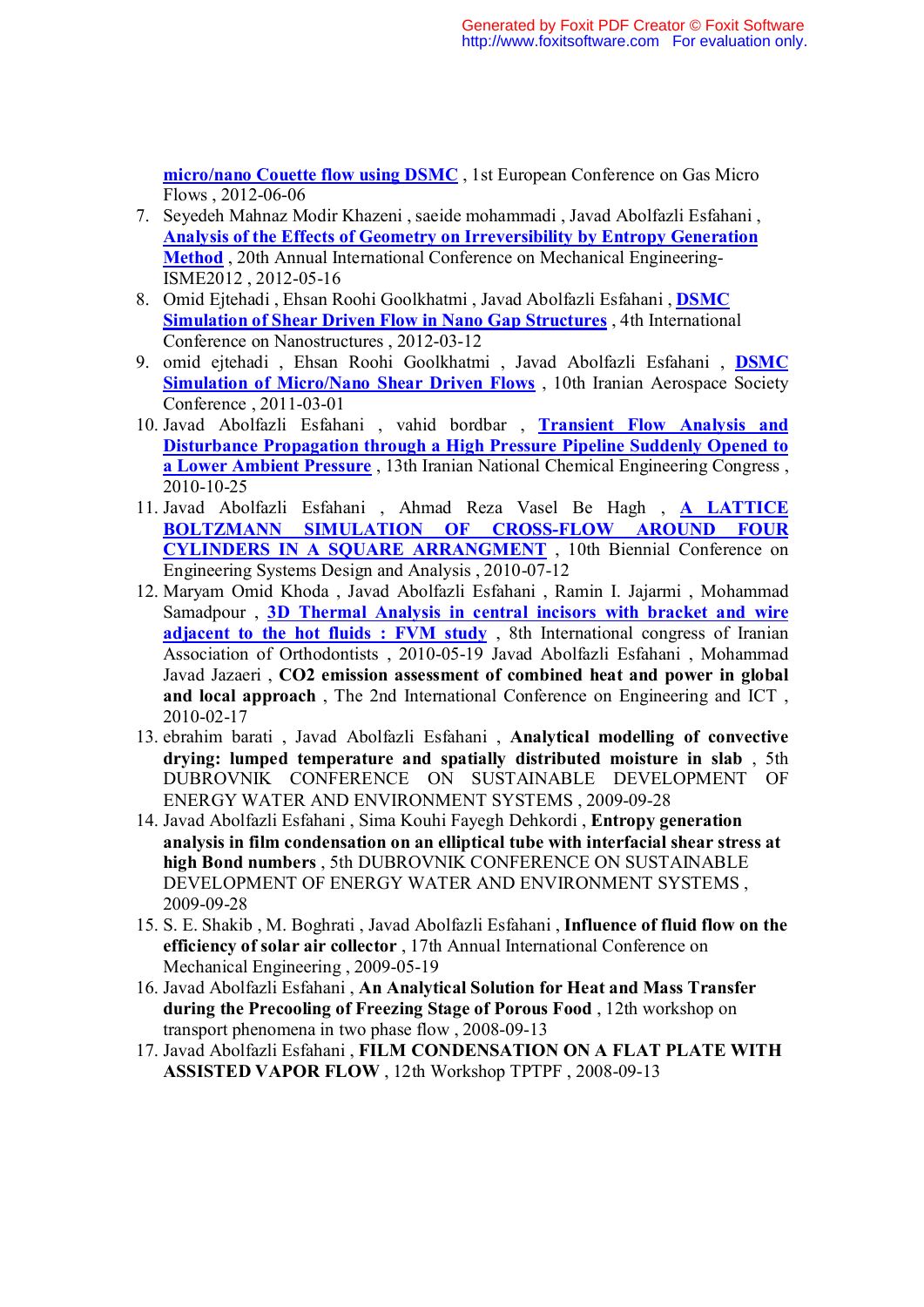- 18. Mojtaba Mamourian , Javad Abolfazli Esfahani , Mohammad Bagher Ayani , **BEHAVIOR OF THE BURNING OF PMMA SHEETS BY PILOT IGNITION** , 12th Workshop on Transport Phenomena in Two-Phase Flow, TPTPF , 2008-09-13
- 19. fatemeh faridnia , Javad Abolfazli Esfahani , Mohammad Bagher Ayani , **Numerical investigation of freezing process with forced convection in channel flow** , 16th. Annual (International) Conference on Mechanical Engineering-ISME2008 , 2008-05- 14
- 20. Javad Abolfazli Esfahani , **Entropy generation minimization in film condensation on a flat plate with interfacial shear stress** , 16th. Annual (International) Conference on Mechanical Engineering-ISME2008 , 2008-05-14
- 21. Mojtaba Mamourian , Javad Abolfazli Esfahani , Mohammad Bagher Ayani , **The Effect of the Solid Fuel Dimensions on the Downward Flame Spread** , CCI2, 2008-02-14
- *22.* J.A.Esfahani, M. Javadi*, Numerical analysis of entropy generation of combustion in air-methane furnace,* CCI2, Mashhad, 2008
- 23. S. Ghandehariun J. A. Esfahani *BOUNDS ON THE EFFECTIVE THERMAL CONDUCTIVITY OF CELLULAR CERAMICS: A NEW APPROACH* ISME2007, Amirkabir University of Technology, Tehran, 2007
- 24. Javad A. Esfahani, Ali Amiri J. *ANALYTICAL SOLUTION AND ENTROPY GENERATION MINIMIZATION ANALYSIS FOR POWER LAW NON NEWTONIAN FLUID FLOW IN A JOURNAL BEARING* ISME2007, Amirkabir University of Technology, Tehran, 2007
- 25. َA. Ebrahim nia, J.A. Esfahani, V. Etminan, *Numerical modeling of freezing of food in freezing chamber, natural convection* ISME2007, Amirkabir University of Technology, Tehran, 2007 (in Persian)
- 26. J.A. Esfahani, M. Yazdi, *Reducing exergy losses in convective heat transfer by using open parallel microchannels embedded within the surface* ISME2007, Amirkabir University of Technology, Tehran, 2007
- 27. J.A. Esfahani, A. Gharaii *Effect of Oxygen on Transient Thermal Degradation of Polyethylen* ISME2006, IUT, Isfahan, 2006
- 28. J.A.Esfahani, M. Javadi, *Effect of Angle of Blade in air filter of truck,* ISME2006, UTM, Tehran, 2004.
- 29. J. A. Esfahani, M. Rezazadeh *Three Dimensional Numerical study of radial and axial direct cooling of the stator of an electrical generator* ISME2006, IUT, Isfahan, 2006.
- 30. J.A. Esfahani, A. Gharaii *Effect of Radiative Parameters on Thermal Degradation of PE in Nitrogen Environment* CCI-1, Tehran, 2006
- *31.* R. Mehrabian, S. Bozorgmehri, J. A. Esfahani *Numerical Analysis of MSW Incineration Furnace* CCI-1, Tehran, 2006
- 32. J. A. Esfahani, E. Roohi *Application of Entropy Generation Analysis in Error Estimation of Approximate Solution Methods* 18th National & 7th ISHMT-ASME, Heat and Mass Transfer Conference, January 4 - 6, 2006, IIT Guwahati, India
- 33. J. A. Esfahani , Y. Daghighi, M. Zare *A numerical study of laminar flow field and heat transfer between parallel disks* 18th National & 7th ISHMT-ASME, Heat and Mass Transfer Conference, January 4 - 6, 2006, IIT Guwahati, India
- 34. J. A. Esfahani , Y. Daghighi, A. Nabovati *Numerical Analysis of Turbulent Fluid Flow in Rotor Stator Gap with Injection from Rotor Surface* Lecture Series on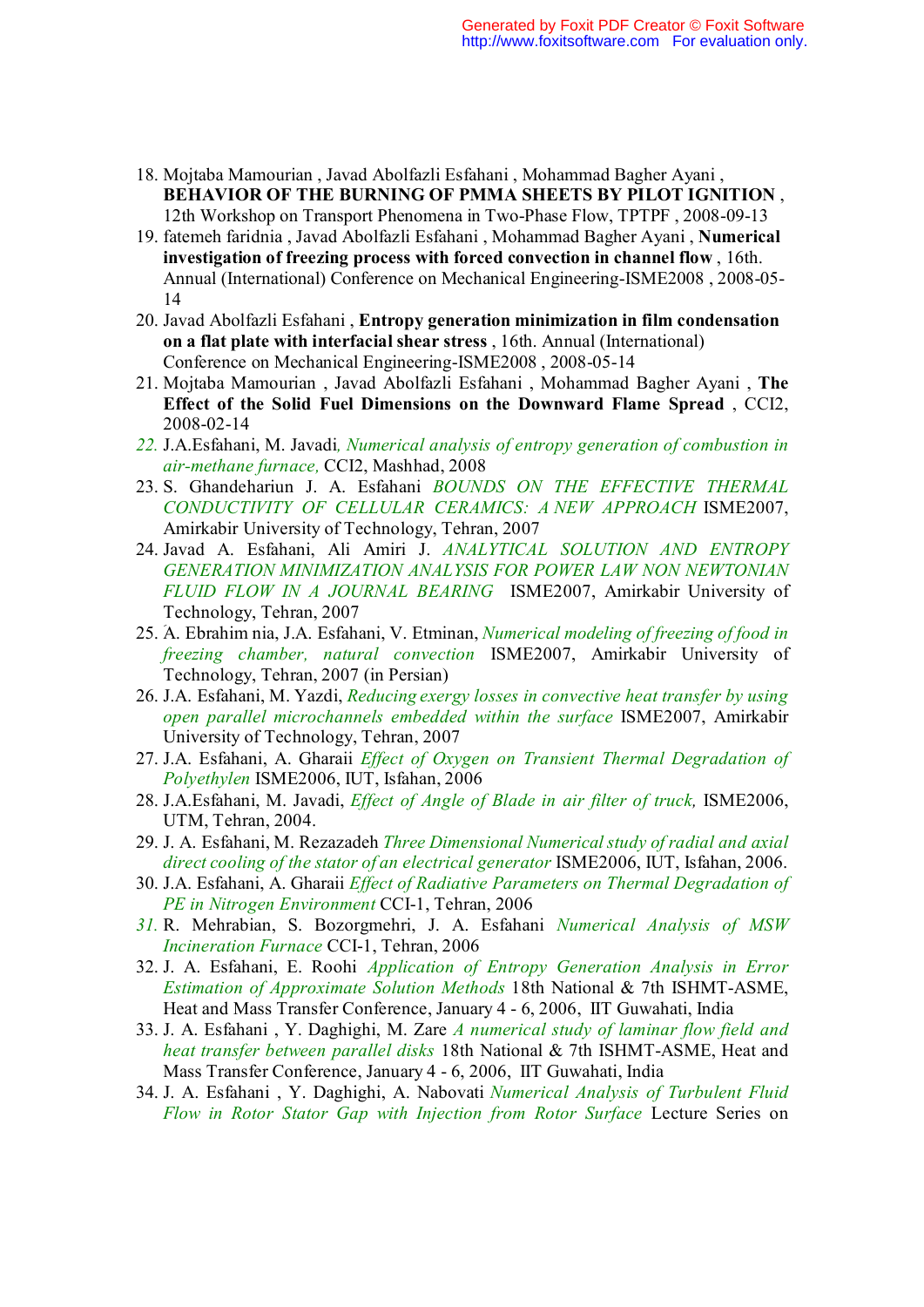Computer and Computational Sciences Volume 1, Brill Academic Publishers, Netherlands, 2005, pp. 1-3

- 35. J. A. Esfahani , A. Mokhtari, Y. Daghighi *Numerical Analysis of Taylor-Couette Flows in Wavy and Non-Wavy Regimes* Lecture Series on Computer and Computational Sciences Volume 1, Brill Academic Publisher, Netherlands, 2005, pp.1-3
- 36. R. Mehrabian, M.B. Ayani and J.A. Esfahani *Experimental Downward Flame Spread of Non-charring Solid Material in Ambient Condition* ISME2005, IUT, Isfahan, 2005.
- 37. J. A. Esfahani, M. Rezazadeh *Three Dimensional Numerical study of direct cooling of the stator of an electrical generator* ISME2005, IUT, Isfahan, 2005.
- 38. J.A. Esfahani, S. Ghandehariun *ON THE EFFECTIVE THERMAL CONDUCTIVITY OF COMPOSITE MEDIA: THERMAL CIRCUIT MODEL* ISME2005, IUT, Isfahan, 2005.
- 39. J. A. Esfahani and A. Kargar *Numerical Analysis of Two-dimensional heat conduction of direct cooling in the rotor of an electrical generator* ISME2005, IUT, Isfahan, 2005.
- 40. M.B. Ayani and J.A. Esfahani *Laminar Convection Induced by a Line Heat Source*: A Numerical Study ISME2005, IUT, Isfahan, 2005.
- 41. J. A. Esfahani and A. Kargar *Two-dimensional heat conduction of indirect cooling in the rotor of an electrical generator (Numerical Analysis)* Proceedings of IMEC2004, International Mechanical Engineering Conference, December 5-8, 2004, Kuwait
- 42. Mohammad B. Ayani and Javad A. Esfahani *FLAME SPREAD OVER SOLID MATERIALS IN A QUIESCENT AMBIENT* Proceedings of IMEC2004, International Mechanical Engineering Conference, December 5-8, 2004, Kuwait
- 43. J.A.Esfahani, A. Kashani *A Numerical Model for Degradation and Combustion of poly methyl methacrylate (PMMA),* International Thermal Sciences Seminar II, Bled, Slovenia, 2004
- 44. J. A. Esfahani, M. Rezazadeh, and A.Kashani *Indirect cooling of the stator of an electrical generator: 2D Numerical study,* International Thermal Sciences Seminar II, Bled, Slovenia, 2004
- 45. J.A.Esfahani, A. Kargar, *Ecliptic mesh generation of segment of rotor of generator along with typical thermal analysis,* ISME2004, UTM, Tehran, 2004.
- 46. J.A.Esfahani, A. Kargar, *Numerical and experimental analysis of air flow in air filter compartment with pores*, ISME2004, UTM, Tehran, 2004.
- 47. J.A.Esfahani, M. Javadi, *Study of turbulent flow in air filter of truck,* ISME2004, UTM, Tehran, 2004.
- 48. J.A.Esfahani, A. Ettehadi-Nia, *Numerical analysis of two-phase thermosyphone*, ISME2004, UTM, Tehran, 2004.
- 49. J.A.Esfahani, M. Yagobzadeh, *Free convection of non-Newtonian fluid by the use of power law*, ISME2004, UTM, Tehran, 2004.
- 50. J.A.Esfahani, A. Nabovati, *Numerical analysis of flow between of rotor and stator of electrical machine,* 18th Int. Conference of Power, Tehran, 2003
- 51. J.A.Esfahani, A. Nabovati, *Numerical analysis of Taylor-Couette flow,* 8th Fluid Dynamics conference, Tabriz, 2003
- 52. J.A.Esfahani, A. Ettehadi-Nia, *Study of transient liquid film in two-phase closed thermosyphone*, 8th congeress of chemical engineering, FUM, Mashhad, 2003.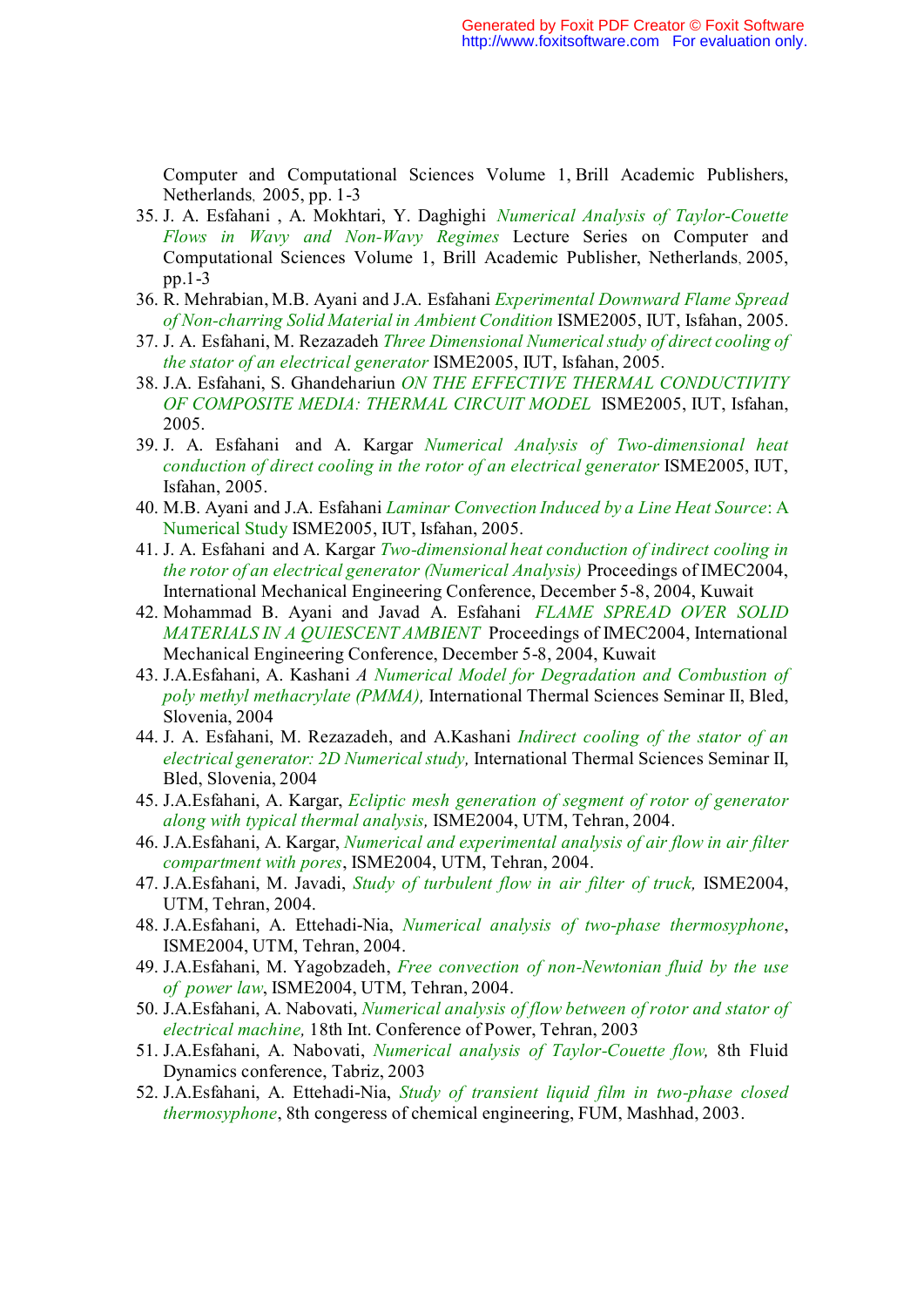- 53. J.A.Esfahani, *Heat recovery in Mashhad Cartoon Company*, Conference of Energy, Tehran, 2003
- 54. M.B. Ayani, J.A.Esfahani, *Efficiency analysis of SIMPLET for solving free convection inside square enclosure,* ISME2003, FUM, Mashhad, 2003.
- 55. Gorbanzadeh, Karaychian, J.A.Esfahani, *Implement of corrected ADI to conduction heat transfer*, ISME2003, FUM, Mashhad, 2003.
- 56. J.A.Esfahani, F. Bagdar, *Study of the effect of diameter on entropy generation in condensation inside vertical tube*, ISME2003, FUM, Mashhad, 2003.
- 57. J.A.Esfahani, M. Ziae-Rad, *Computation of heat transfer in entry region between two parallel plates by integral methods*, ISME2003, FUM, Mashhad, 2003.
- 58. J.A.Esfahani, M. Bourjali, *Performance study of wet condensers*, ISME2003, FUM, Mashhad, 2003.
- 59. J.A.Esfahani, Farahbod, *Feasibility study of solar energy in Zomorrod brick Factory*, 2nd conference of energy in building, Tehran, 2003.
- 60. J.A.Esfahani, A.Alizadeh, *THERMODYNAMIC OPTIMIZATION OF GEOMETRY IN LAMINAR CONVECTIVE HEAT TRANSFER THROUGH A PIPE WITH CONSTANT WALL TEMPERATURE* Proceedings of the First International Exergy, Energy and Environment Symposium, 2003, Izmir, Turkey
- 61. M. B. Ayani, J. A. Esfahani, H. Niazmand, A.C.M. Sousa *Transient Laminar Convection Induced by a Line Heat Source*, Proceedings of the First International Exergy, Energy and Environment Symposium, 2003, Izmir, Turkey
- 62. J.A. Esfahani, N. Pariz, Abdullahi *Series Solution of Boundary Layer along a Plate by Modal Series Approach*, Aero2003
- 63. J.A. Esfahani *Study of Heat Transfer Characteristics of a Two-phase, Water-Copper, Closed Thermosyphon,* ESDA2002
- 64. J.A. Esfahani, Ziaei-rad *Study of Laminar Film Condensation on a Vertical Plate,* ACFM9
- 65. J.A. Esfahani, *Heat transfer analysis of water-copper thermosyphon*, ISME2002, Tehran, 2002.
- 66. J.A. Esfahani, Farahbod, *Study of entropy generation in forced convection heat transfer over flat plate*, ISME2002, Tehran, 2002.
- 67. J.A. Esfahani, *Numerical study of propagation of frontal temperature in transient free convection inside square enclosure filled with water*, Chaos, Tehran, 2001.
- 68. J.A. Esfahani, F. Bagdar, *Effect of diameter on heat transfer inside tube with wall temperature constant*, ISME2001, Rasht, 2001
- 69. J.A. Esfahani, *Experimental study of wall temperature of thermosyphon with water as working fluid*, ISME2001, Rasht, 2001
- 70. J.A. Esfahani, M. Bakhtshirin, *Numerical study of flow around square solid within channel*, ISME2001, Rasht, 2001
- 71. J.A. Esfahani, *Heat recovery from air conditioning of surgery room*, 3rd conference of energy, Tehran, 2001.
- 72. Esfahani, J. A., *Numerical Study of Oxygen Effects on Thermal Degradation of Solid Fuels,* Aero2000, vol 4, 135- 144, 2000
- 73. Esfahani, J. A., *Improved Numerical Model of Thermal Degradation of Non-charring Solid Materials,* ISME2000, vol. 3, 341-348, 2000
- 74. J.A. Esfahani, *Study of performance of heat pipe*, ISME1999, Zahedan, 1999.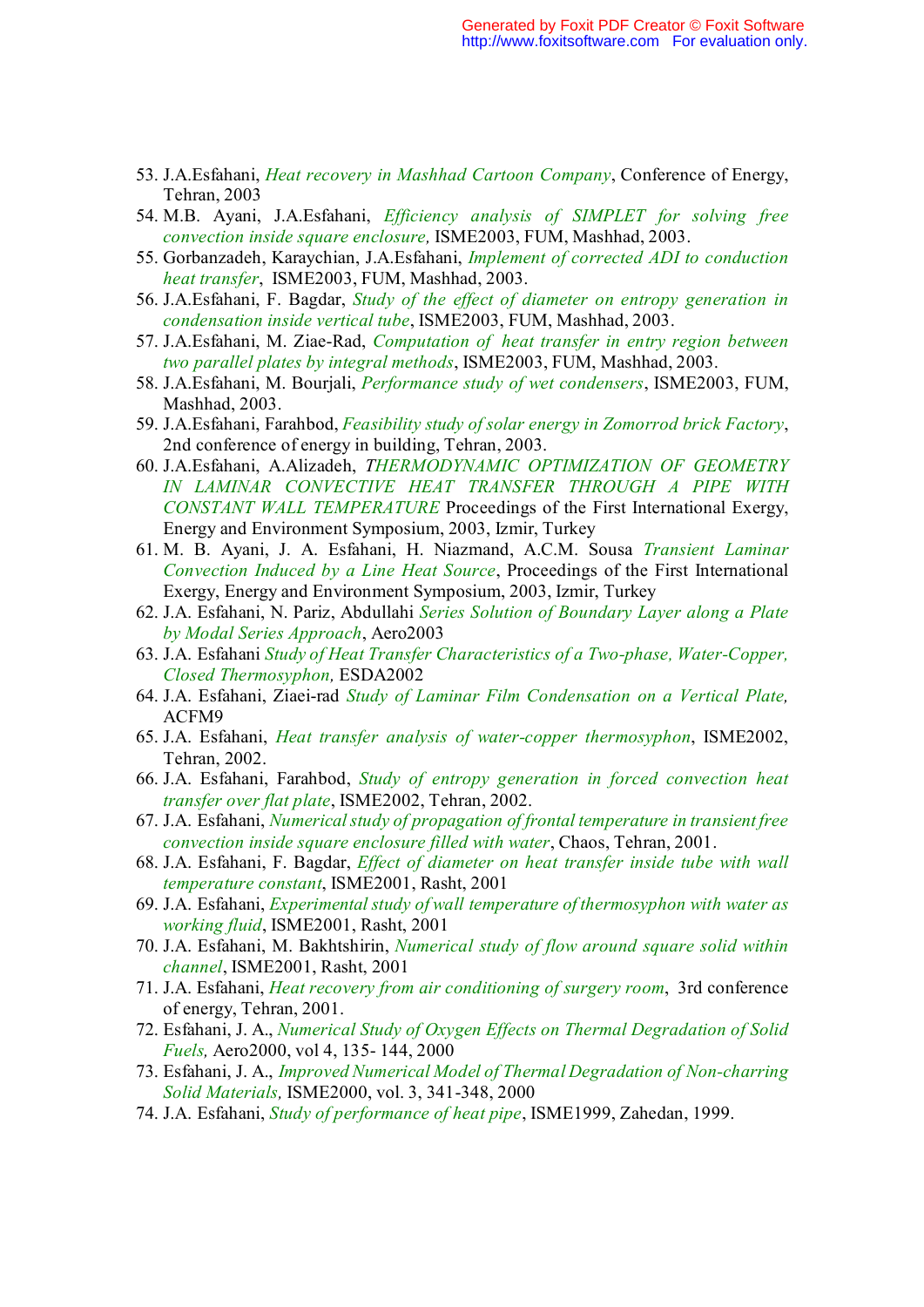- 75. J.A. Esfahani, M. Bornak, *Instability analysis of implicit method with nonlinear heat source, 3rd seminar of differential equation and dynamical system*, Zanjan, 1998.
- 76. Sousa, A. C. M., Esfahani, J. A., *Numerical Modeling of PMMA Ignition Induced by Monochromatic Radiation*, 17<sup>th</sup> UIT National Conference, Vol. I, Italy.
- 77. Esfahani, J. A., Sousa, A. C. M., *Numerical Modeling of Radiative Ignition of PMMA in Quiescent Air*, in : 4th Annual Mech Eng Conf of ISME and 2nd Int Mech Eng Conf Vol II, Emdad, H., ed., Shiraz University, Iran, pp. 403-410.
- 78. Esfahani, J. A., Sousa, A.C.M, & Lopes, A.M.G. *Numerical modeling of the ignition by radiation for a cellulosic material* in Computational Modeling of Free and Moving Boundary Problems III, Eds. Wrobel, L.C. et al., Computational Mechanics Publications, Southampton, U.K., 327-334.
- 79. Esfahani, J.A. and Sousa, A.C.M., *Effect of Attenuation of Radiation on the Ignition Process in Quiescent Air*, Proceedings of the Third International Thermal Energy Congress, Eds. T. Ito and E. Bilgen, Kitakyushu, Japan, 1997, pp. 169-174.

# *Book*

J.A. Esfahani, A. VaselBehag, Physics, Published by Badakhsan, 2010, (in Persian)

### **Chapter**

J.A. Esfahani, A. Tymoortash, E. Barati Progress in Applied Mathematical Modeling Nova 2008

J.A. Esfahani, S.M. Modir Water Condensation, Nova 2011

### **Translation of Book**

Heat transfer, Published by FUM, 2005 (translation in Persian)

Convective heat transfer, Published by FUM, 2007 (translation in Persian)

### **Edit of book**

Modaress-Razavi et. al, Heat transfer, Published by AUM, 2003 (in Persian)

Proceeding of ISME2003 conference, Volume 1-6, FUM, 2003

### **Review of book**

Natreer G.F., Heat Transfer in Single and Multiphase Systems, CRC, 2002

# *Supervised post graduate thesis*

### **Supervisor of PhD Thesis, 5 titles**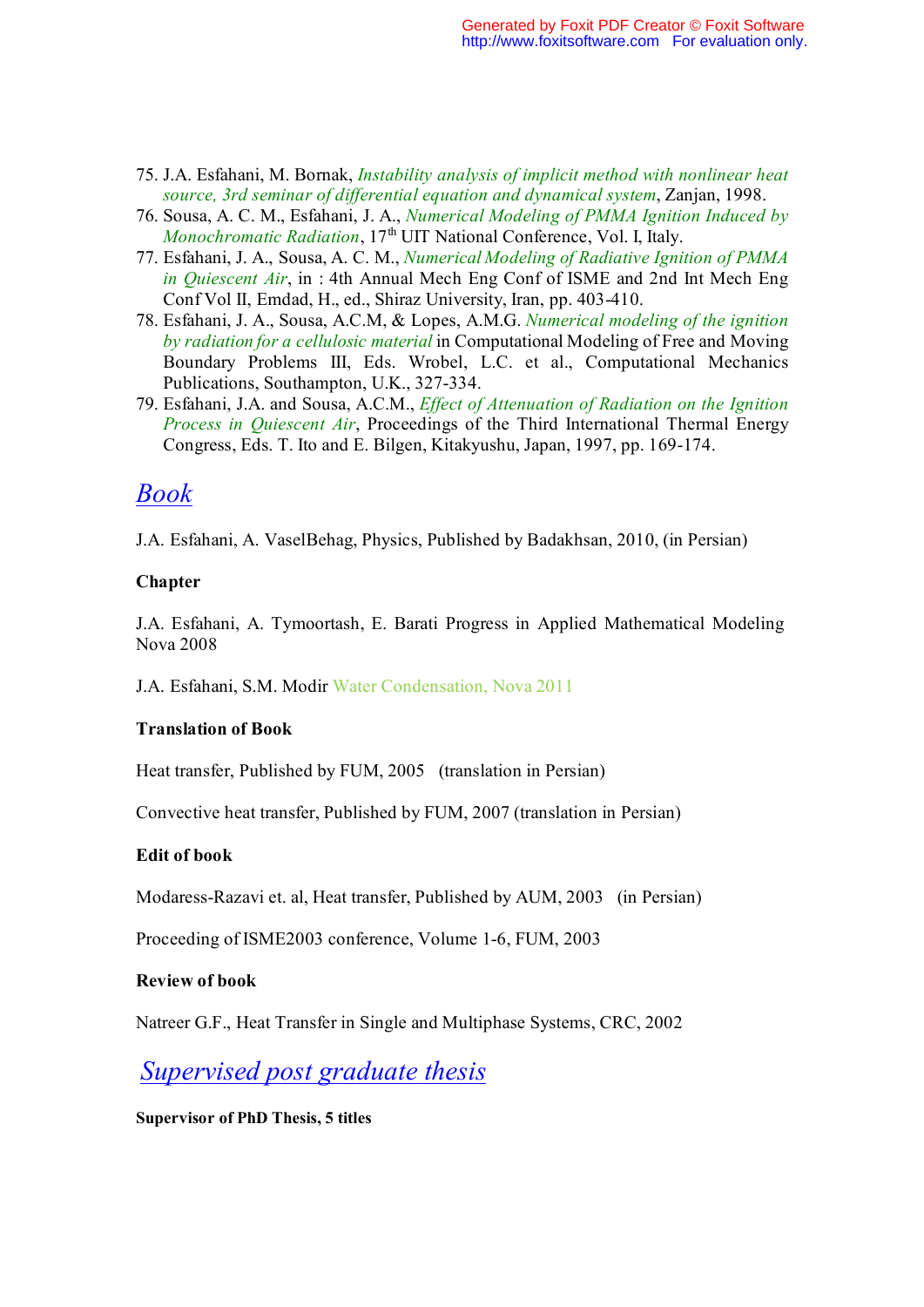Fanaee, analytical modeling of catalytic micro combustor, 2014

Nader Rahbar, Experimental and numerical Analysis of Thermoelectric-solar still, 2013

Ebrahim Barati, Modelling of food drying, 2010

Mojtaba Mamorian, Effect of nano CaCo3 on reduction of flam propagation of polypropylene, 2009

Mohammad B. Ayani, Effect of surface regression on downward flame spread, 2005

#### **Advisor of PhD Thesis**

 Seyed Ahmad Shahidi Yasaghi, Experimental and modeling of frying process of Reshta, 2013

O. Rabiei Motlagh, Third dimensional linear oscillators and application in fluid mechanics, 2003

S.H. Hashemi Mehne, Measure theoretical approach to optimal shape design, 2005

Farhadi-nia, Measure theoretical approach to optimal shape design with two variables, 2007

#### **Supervisor of MS Thesis and projects**

|              | عنو ان بايان نامه ر ديف                                                                                | مقطع | نام دانشجو | تاريخ دفاع                                  |
|--------------|--------------------------------------------------------------------------------------------------------|------|------------|---------------------------------------------|
| ١            | تجزیه و تحلیل اسیر ی سوخت غیر تبخیر ی هیتان<br>با استفاده از مدل شکست کلوین هلمهلتز - رایلی<br>کلو بن  |      |            |                                             |
| $\mathbf{r}$ | گذار ناشی از نسبت هندسی در جریان عبور ی از  <br>چهار سیلندر ارایش مربعی به روش شبکه بولتزمن            |      |            |                                             |
| ٣            | مدلسازی احتراق در ریزاحتراق                                                                            |      |            |                                             |
| $\zeta$      | تجزیه و تحلیل جریان سیال عبوری از روی یک<br>ساز ه شامل سه استوانه ی دایروی                             |      |            | $-$ + + $-$ + + + +<br>$\ddot{\phantom{1}}$ |
| $\circ$      | بھساز ی آب شیرین کن بر تابل خور شیدی ۔<br>ترموالکتریکی با استفاده از تکنولوژی لوله حرارتی              |      |            | $-$ + + $-$ + + + +<br>$\ddot{\phantom{a}}$ |
|              | اثر واکنشهای سطحی بر جریان سوخت و هوای<br>غیر واکنشی در میکروکانال                                     |      |            | $\ddot{\phantom{a}}$                        |
| $\vee$       | تجزیه و تحلیل قانون دوم ترمودینامیک جریان<br>میکر و نانو کوئت                                          |      |            | $\ddot{\phantom{a}}$                        |
| $\lambda$    | بررسی هیدرودینامیکی و کنترل بالک های<br>نوسانی در تولید نیروی بیشر ان                                  |      |            | $\ddot{\phantom{1}}$                        |
| ٩            | بررسی نولید انترویی در انتقال حرارت جابحایی<br>در یک محفظه با حضور جسم جامد به کمک روش<br>لتيس بولتزمن |      |            |                                             |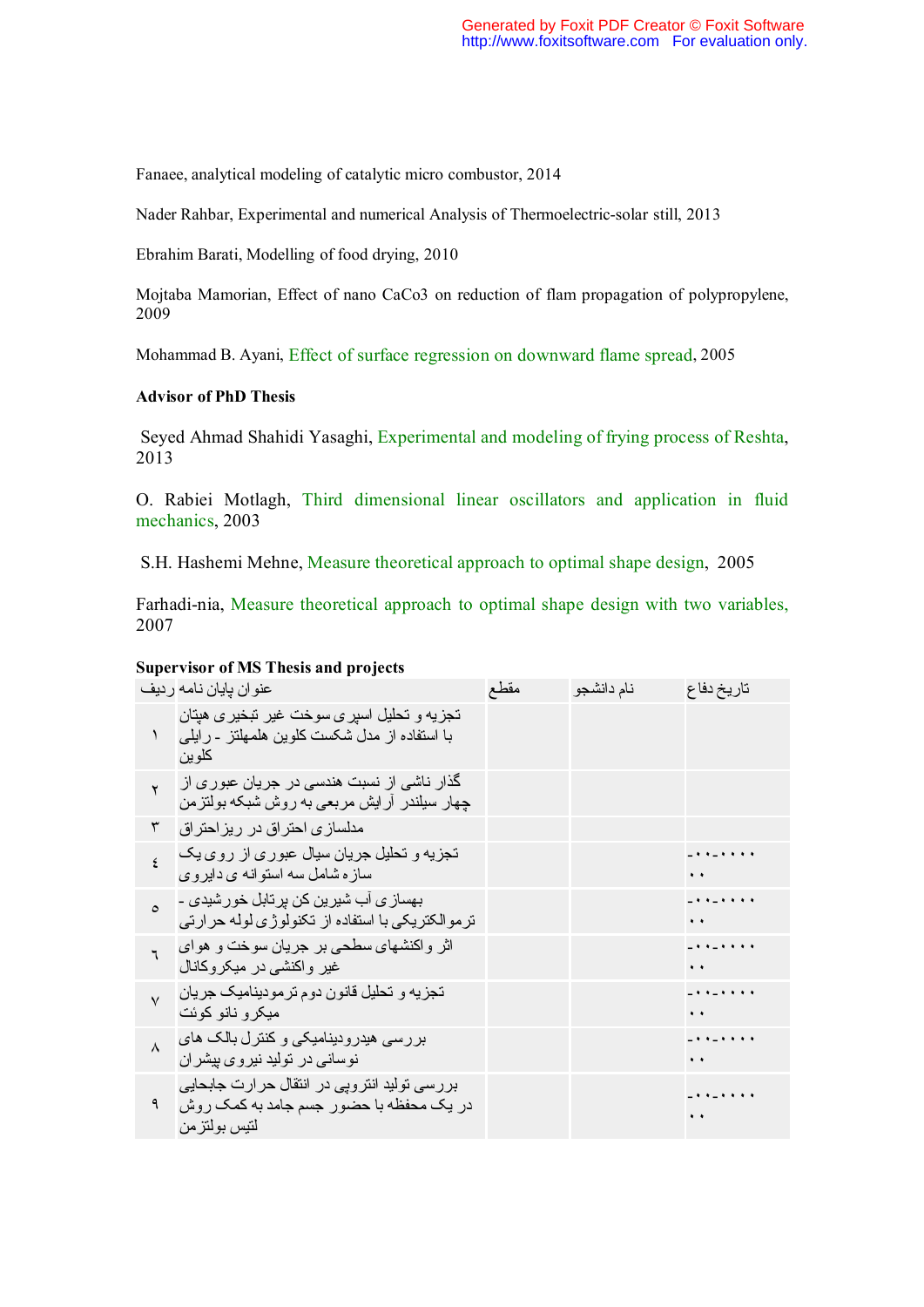|                     | ریز احتراق هیدروژنی ۱۰                                                                                               |  |                                             |
|---------------------|----------------------------------------------------------------------------------------------------------------------|--|---------------------------------------------|
| $\setminus$         | بهبود روش شبكه بولتزمن درون ريزمجرا                                                                                  |  | $-$ + + $-$ + + + +<br>$\ddot{\phantom{1}}$ |
| $\gamma$            | تحلیل جریان سیال هیدروژن-هوا در میکروکانال                                                                           |  | $-$ + + $-$ + + + +<br>$\ddot{\phantom{1}}$ |
| $\gamma$            | عملکرد بر ه های توربین بادی افق محور در<br>شر ایط کار ی گذر ا                                                        |  | $\ddot{\phantom{1}}$                        |
| $\frac{1}{2}$       | تحلیل سرعت لغزشی در یک ریزمجر ا به شیوه<br>شبكه بولتزمن                                                              |  | $\ddot{\phantom{1}}$                        |
| $\Delta$            | حل تحلیلی بدیده ی انتقال طی خشک کر دن به<br>شیوه ی همرفت با متغیر در نظر گرفتن نفوذ رطوبت                            |  | $\ddot{\phantom{1}}$                        |
| $\eta$              | مدل ساز ی عملکر د توربین جهت تولید انرژ ی از  <br>رودخانه و دریا                                                     |  | $\ddot{\phantom{1}}$                        |
|                     | شبیه ساز <i>ی</i> جر یان های رقیق گاز ی با استفاده از<br>مدل تصحیح شده سرعت لغزشی در روش شبکه ۲۷<br>بو لتز من        |  | $-$ + + $-$ + + + +<br>$\ddot{\phantom{1}}$ |
| $\lambda$           | مدل ساز ي همرفت نانوسيالات اطراف جسم سه<br>گو ش                                                                      |  | $\ddot{\phantom{1}}$                        |
| 19                  | شبيه سا <i>ز ي</i> عددي جريان نانوسيالات در حالت دو ا<br>فاز حول یک سیلندر با مقطع مثلثی                             |  | $\ddot{\phantom{1}}$                        |
| ۲.                  | شبیه ساز ی عددی مبدل حر ارتی با جسم متخلخل                                                                           |  | $\ddot{\phantom{1}}$                        |
| $\gamma$            | بررسی عوامل هندسی متعدد بر عملکرد لوله<br>گر داہے                                                                    |  | $\ddot{\phantom{1}}$                        |
| ۲۲                  | شبیه ساز ی جریان نانوسیالات در حالت تک فاز<br>حول یک سیلندر با مقطع مثلثی در حضور میدان<br>مغناطبسى                  |  | $-$ + + $-$ + + + +<br>$\ddot{\phantom{1}}$ |
| $\mathbf{r}$        | بهینه سازی محل قرارگیری و ارتفاع بهینه تیغه<br>داخل یک آب شرین کن خورشیدی                                            |  | $-$ + + $-$ + + + +<br>$\ddot{\phantom{1}}$ |
|                     | ِ بِرِ رِ سِي عددي تأثير نانوسيالات بر ِ رِ فتار ِ جِرِ يان<br>سیال و انتقال حرارت حول یک سیلندر با مقطع ۲۶<br>مربعى |  |                                             |
| $\mathbf{y}$        | أناليز اگزرژي جريان سيال درون كانال ذوزنقه<br>شکل در حضور تولید کننده گر دابه                                        |  |                                             |
|                     | آنالیز اگز رژی جریان سیال داخل یک مبدل<br>حرارتی سه بعدی با مقطع مثلث بر شده از مواد ۲۶<br>متخلخل                    |  |                                             |
|                     | تحلیل اگزرژی نانوسیال درون کانال با صفحات ۲۷<br>شکلVمو ج دار                                                         |  |                                             |
| $\mathsf{Y} \wedge$ | اثر میدان مغناطیسی بر ساختار جریان اطراف دو<br>استو انه                                                              |  | . <u>.</u><br>$\ddot{\phantom{1}}$          |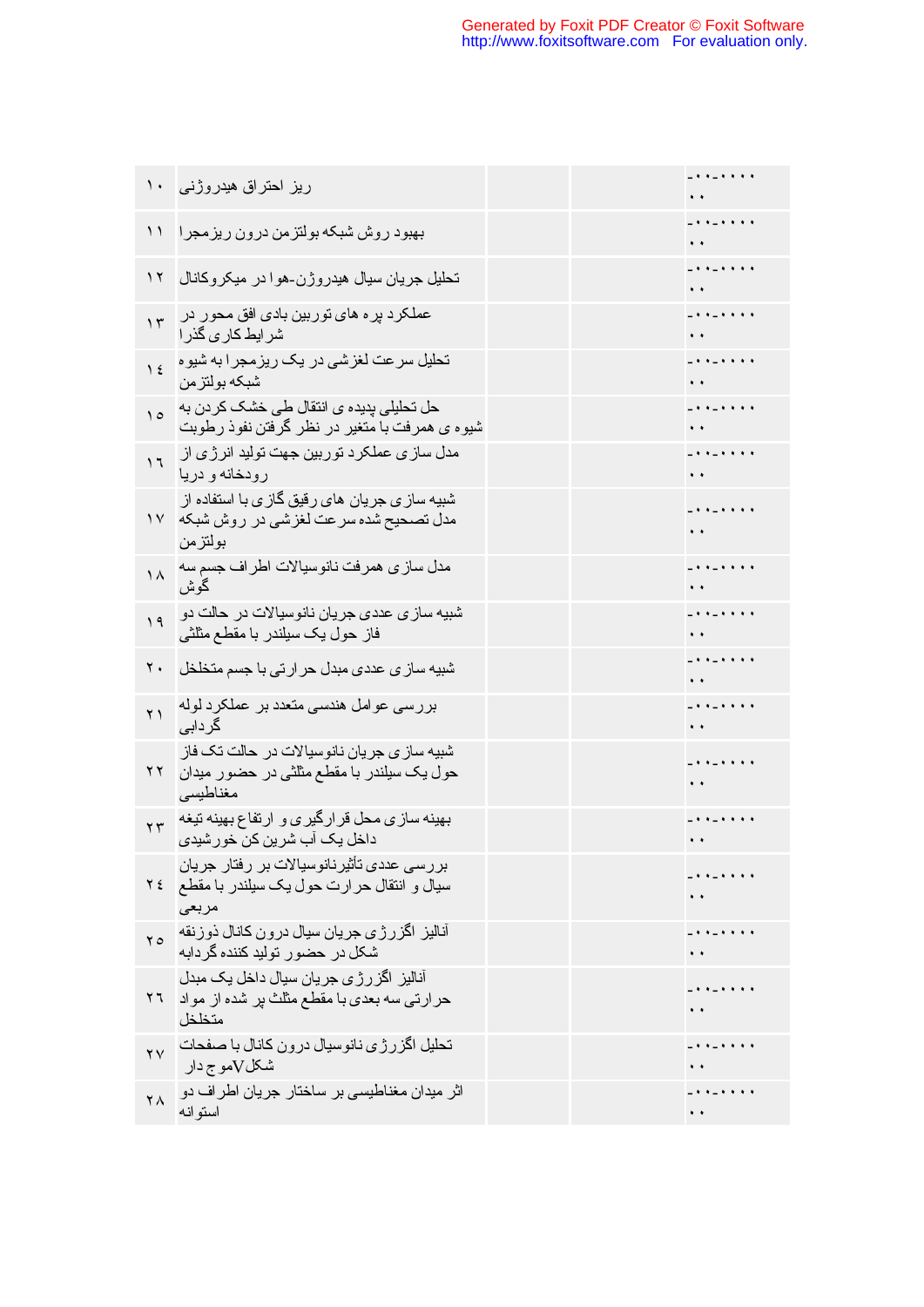| ۲۹                    | تحلیل عددی تاثیر خروج از مرکزی بهبود دهنده<br>انتقال حر ارت به کمک نو ارتابیده مارپیچی در لوله                                                       |                   |                                   | $\frac{1}{2}$<br>$\mathbf{G}(\mathbf{r})$ and $\mathbf{G}(\mathbf{r})$                           |
|-----------------------|------------------------------------------------------------------------------------------------------------------------------------------------------|-------------------|-----------------------------------|--------------------------------------------------------------------------------------------------|
| $\mathbf{r}$ .        | تاثیر شکل بروفیل زائده روی دیوار بر تولید<br>آنتر وپی سیال جار <i>ی</i> درون یک کانال                                                                |                   |                                   | $\pm$ k $\pm$ k k k k<br>$\mathbf{G}(\mathbf{X})$ and $\mathbf{G}(\mathbf{X})$                   |
| ۳۱                    | VOF تحليل عددي آب شرين كن به كمك                                                                                                                     |                   |                                   | $\pm$ + + $\pm$ + + + +<br>$\mathbf{G}(\mathbf{r})$ and $\mathbf{G}(\mathbf{r})$                 |
| $\overline{\tau}$     | تحلیل اختلاط جریان ریزمجر ا به کمک زبانه هادی<br>الكتريكي و ميدان جريان مستقيم الكتريكي                                                              |                   |                                   | $\pm$ + + $\pm$ + + + +<br>$\bullet$ $\bullet$ $\bullet$ $\bullet$ $\bullet$ $\bullet$ $\bullet$ |
| $\tau\tau$            | تحلیل انتروپی جریان نانوسیال از روی سیلندر<br>دو ار                                                                                                  |                   |                                   | $\pm$ + + $\pm$ + + + +<br>$\mathbf{r} \in \mathbb{R}^{n \times n}$                              |
| ع ۳                   | تحلیل نانوسیال در گردآورنده خورشیدی                                                                                                                  |                   |                                   | $\frac{1}{2}$<br>$\mathbf{G}(\mathbf{A})$ and                                                    |
| $r \circ$             | نجزیه و نحلیل عددی پاشش سوخت از انژکتور و<br>اثر مدل شکست بر آن                                                                                      | كار شناسى<br>ارشد | ضياءفروغي,<br>امين                | $-0.7 - 7.9$<br>$\cdot$ ٩                                                                        |
| ٣٦                    | تحلیل تر مودینامیکی و تجربی أب شیرین کن<br>پرتابل خورشیدی ـ ترموالکتریکی                                                                             | دکتر ی<br>) Ph.D( | ر هبر <sub>,</sub> نادر           | $-0.9 - 1.1$<br>$\gamma$ $\tau$                                                                  |
| ٣٧                    | مدل ساز ی فر ایند سر خ کر دن عمیق در شر ایط<br>اتمسفری و تحت خلا و مقایسه این دو فر ایند در<br>شيريني رشته                                           | دکتری<br>) Ph.D(  | شهید <i>ی</i> یاساقی ٖ<br>سيداحمد | $-1$ $-7$ $+1$ $+$<br>$\cdot \circ$                                                              |
|                       | تجزیه و تحلیل تولید انتروپی در جریان رقیق شده<br>ر انده شده بوسیله نتش برشی در ابعاد میکرو/نانو با ۳۸<br>استفاده از روش شبیه ساز ی مستقیم مونت کارلو | کارشناسی<br>ارشد  | اجتهادي اميد                      | $-0.7 - 7.91$<br>$\cdot$ $\vee$                                                                  |
| ٣٩                    | مدلسازی انتقال حر ارت در متخلخل اشباع شده،<br>تحت تاثير ميدانهاي مغناطيسي                                                                            | كار شناسى<br>ارشد | بردبار, وحيد                      | $-0.7 - 7.01$<br>$\boldsymbol{\cdot}$ $\boldsymbol{\upgamma}$                                    |
| $\epsilon$ .          | بررسی آزمایشگاهی جریان سیال در جابجایی آز اد<br>صفحه تخت قائم با شار حر ارتى ثابت به روش<br>سر عت سنجي از تصوير ذرات                                 | كارشناسى<br>ارشد  | رسائی پور ٖ<br>سامن               | $-0.7 - 7.01$<br>$\cdot$ 7                                                                       |
| ٤١                    | مدلساز ی تحلیلی میکر و احتر اق کاتالیز ی هیبریدی                                                                                                     | دکتر ی<br>) Ph.D( | فنائي, سيدابوذر                   | $-0.5 - 7.01$<br>$Y$ $\uparrow$                                                                  |
|                       | بکارگیری روش شبکه ی بولتزمن در شبیه سازی<br>جریان سیال حول سازه های جامد متشکل از دو ٤٢<br>استوانه ی دایروی                                          | كارشناسى<br>ارشد  | واصل بحق,<br>احمدر ضا             | $-.0 - 1.1$<br>$\mathbf{y}$ .                                                                    |
| 55                    | بررسی عددی اثر عرض ریز احتراق بر عملکرد<br>ان                                                                                                        | كار شناسى<br>ارشد | ثابتي مريم                        | $-.0 - 7.11$<br>$\mathsf{r}\cdot$                                                                |
| $\epsilon$ $\epsilon$ | بررسی اثرات دافور و سارت و واکنش شیمیایی<br>در جریان ترکیبی هیدرودینامیک مغناطیس بر ای<br>صفحه عمودي در محيط متخلخل با جابه جايي و<br>مكش            | كارشناسى<br>ارشد  | ظفريان ٖصادق                      | $-. \lambda$ - $\Upsilon$ $\cdot$ $\Upsilon$<br>$\mathbf{y}$                                     |
| $\epsilon$ 0          | بهینه ساز ی انتقال حر ارت در کانال های دار ای<br>دیو ار ه حفر ه گذار ی شده                                                                           | كارشناسى<br>ارشد  | پرند, امیر حسین                   | $-0.9 - 1.11$<br>$\gamma$ $\gamma$                                                               |
| ٤٦                    | تجزیه و تحلیل فرایند چگالش بر روی لوله بیضوی<br>همر اه با برر سی جدایش لایه چگالیده از روی سطح<br>لوله                                               | كارشناسى<br>ارشد  | مدیر خاز نی ِ<br>سيده مهناز       | $-1. - 7. 11$<br>$\gamma \gamma$                                                                 |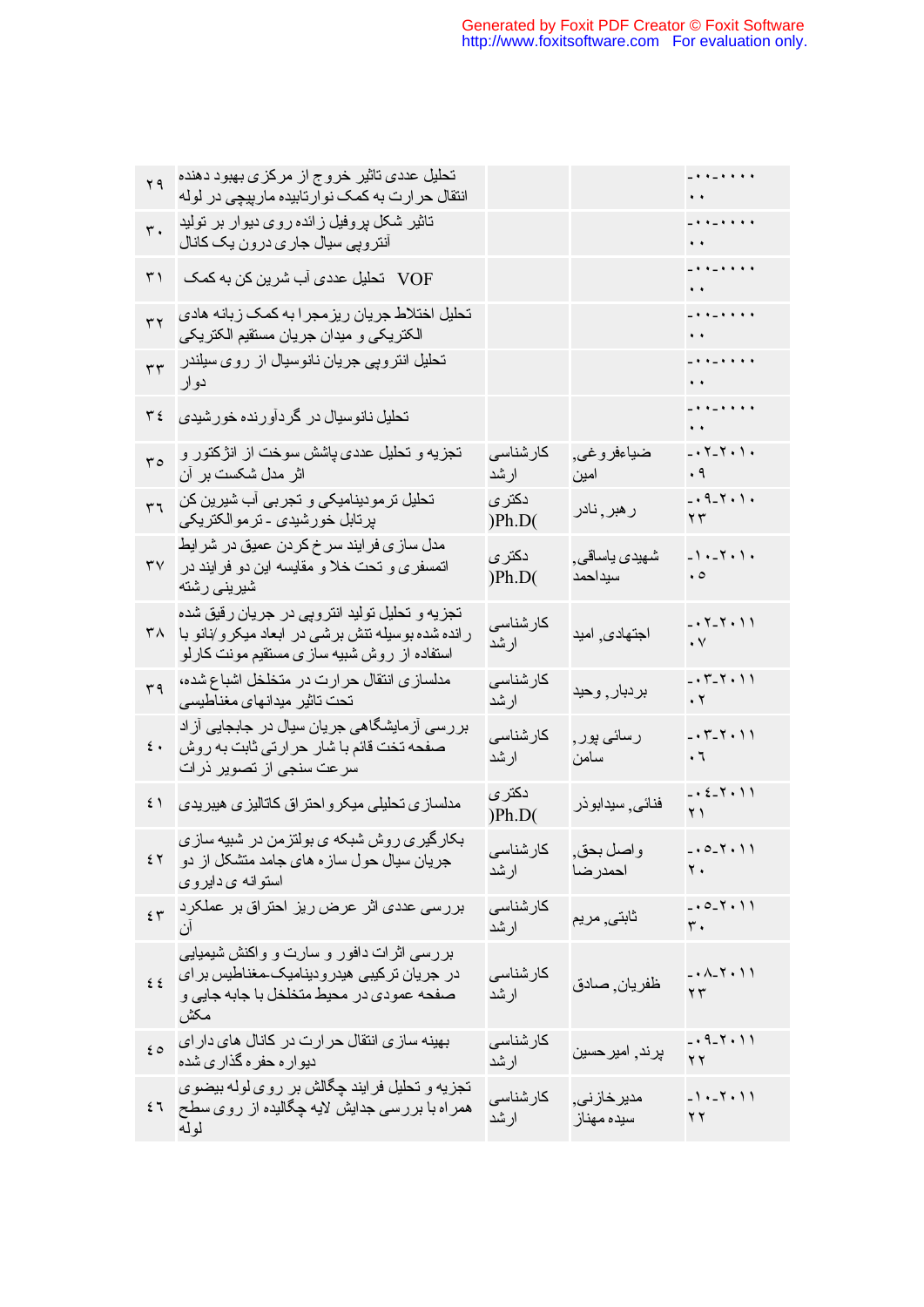| ٤V                             | بررسی عددی تأثیر مدلهای اتمیز ه شدن سوخت بر<br>تبخير قطرات                                                                                                                            | كارشناسى<br>ارشد   | بورعلي,<br>مصطفى                      | $-.0 - 1.1$<br>$Y$ )                                                |
|--------------------------------|---------------------------------------------------------------------------------------------------------------------------------------------------------------------------------------|--------------------|---------------------------------------|---------------------------------------------------------------------|
| $\overline{\epsilon}$ $\wedge$ | تجزیه و تحلیل عددی پار امتر های بدون بعد بر<br>تخلیه گاز از لوله های طویل                                                                                                             | كارشناسى<br>ارشد   | مولودي رضا                            | $-0.9 - 1.1$<br>$\backslash$ .                                      |
| ٤٩                             | شبیه ساز ی ریاضی ر هایش طعم دار چین در<br>شر ایط دهان به روش دینامیک سیالات محاسباتی                                                                                                  | دکتر ی<br>) Ph.D(  | سامانيان<br>باقرصاد <sub>,</sub> نرگس | $- \cdot 1 - 1 \cdot 11$<br>$\mathfrak{r}$ .                        |
| $\circ$ .                      | بررسی الابنده های خروجی احتراق بدون شعله با<br>استفاده از نرم افزار ابنفوم                                                                                                            | كار شناسى<br>ارشد  | موسوى,<br>سيدمحمود                    | $-0.7 - 7.9.17$<br>$\cdot$ $\mathsf{r}$                             |
| $\circ$ )                      | شبیه ساز ی جریان همراه با واکنش شیمیایی به<br>روش شبكه بولتزمن                                                                                                                        | كار شناسى<br>ارشد  | نوروزی <sub>,</sub> عل <i>ی</i>       | $-0.5 - 7.5$<br>$\gamma$                                            |
| $\circ$ $\uparrow$             | : بررسی انتقال حرارتی جریان ها <i>ی ر</i> قیق شده در<br>میکرو/نانو کاویتی حرارتی با استفاده از روش شبیه<br>ساز ی مستقیم مونت کارلو با کاربرد در سیستم های<br>ميكرو/نانو الكترومكانيكي | كار شناسى<br>ارشد  | يز دان پناه مقدم,<br>احسان            | $-.0 - 1.17$<br>$\cdot$ 7                                           |
|                                | بررسی رفتار جریان رقیق شده در<br>نانو/میکروکاویتی سه بعدی با اعمال الگوریتم <sub>۳۵</sub><br>) در روش SBTبرخورد برنولی تصحیح شده (<br>)DSMCصولکولی مونت کارلو (                       | كار شناسى<br>ارشد  | گشايشى بيژن                           | $-.0 - 7.17$<br>$\cdot$ 7                                           |
| $\circ$ {                      | بررسی آزمایشگاهی جریان نانوسیال در جابجایی<br>أز اد صفحه ي نخت قائم و افقي با شار حر ارتبي ثابت<br>)PIVبه روش سرعت سنجي ذرات (                                                        | كارشناسى<br>ارشد   | پريز اد لائين <sub>,</sub><br>رضا     | $-.0 - 1.17$<br>$\cdot$ $\hspace{0.05cm}\raisebox{0.5pt}{\text{-}}$ |
| $\circ$                        | بررسی فرایند خشک کردن اجسام دوبعدی<br>مرطوب به شیوه ی همرفت                                                                                                                           | كارشناسى<br>ارشد   | مجدى عبداله<br>آباد <sub>,</sub> حسین | $-.0 - 1.17$<br>٠٦                                                  |
| ٥٦                             | بهینه سازی و مدلسازی عددی پمپ سانتریفیوژ                                                                                                                                              | كار شناسى<br>ارشد  | جمشيدي مقدم٬<br>بهروز                 | $-0.11 + 1.17$<br>$\cdot$ )                                         |
| $\circ \vee$                   | مدلسازي كمينه توليد انتروبي همرفت طبيعي نانو<br>سیال درون یک محفظه با مانع به روش شبکه<br>بولتزمن                                                                                     | دکتر ی<br>) Ph.D(  | علمي نڙ اد <sub>,</sub> جو اد         | $-11 - 1.17$<br>$\mathcal{N}$                                       |
| $\circ \wedge$                 | انشعابات و أشوب دستگاه معادلات ديفر انسيل<br>دهنری پیوسته و ناپیوسته در حسب دست در سایتور انسین<br>)Ph.D(<br>لرزه                                                                     | دکتر ی             | منفرد, ز هرا                          | $-1.1 - 1.1$<br>YQ                                                  |
| $\circ$ 9                      | نجزیه و نحلیل آزمایشگاهی و شبیه سازی عددی<br>فر ایند خشک کن فر وسر خ ماده غذایی                                                                                                       | دكترى<br>)Ph.D(    | ضياء فروغي <sub>.</sub><br>امين       | $-.7 - 7.12$<br>$\cdot \wedge$                                      |
| ٦.                             | تجزیه و تحلیل فر آیند خشک کردن به شیو ه همر فت<br>با استفاده از تابع گرین                                                                                                             | كار شناسى<br>ارشد  | و حيدحسيني<br>سيدمحمد                 | $-0.5 - 1.16$<br>$\boldsymbol{\cdot}$ $\vee$                        |
| $\overline{1}$                 | مدلسازی انرژی و اگزرژی در بخش کلان کشور<br>و تحلیل اگزرژی سیستم های تبرید جذبی و تراکمی                                                                                               | کار شناسی<br>ارشد  | سيف العلمائي<br>رشید                  | $-0.5 - 7.16$<br>$\cdot$ $\vee$                                     |
| 77                             | بررسی اثر سرعت باد بر روی عملکرد بر ج های<br>خنک کننده خشک و انتخاب یک چیدمان بهینه                                                                                                   | كار شناسى<br>ار شد | استیر ی ِ هانـی                       | $-.0 - 1.1$<br>$\cdot \circ$                                        |
| 7r                             | شبیه سازی فر آیند چگالش بخار آب اشباع بر روی<br>سطح با استفاده از روش شبکه بولنزمن                                                                                                    | كار شناسى<br>ارشد  | اسدالمهي, أرش                         | $-11 - 7.16$<br>$\cdot$ )                                           |
| 75                             | شبیه ساز ی فر ایند احتر اق بیش آمیخته بر و پان با<br>استفاده از روش لتیس بولتزمن                                                                                                      | كار شناسى<br>ارشد  | شريفي <sub>,</sub> محمد               | $-11 - 7.16$<br>$\cdot$ \                                           |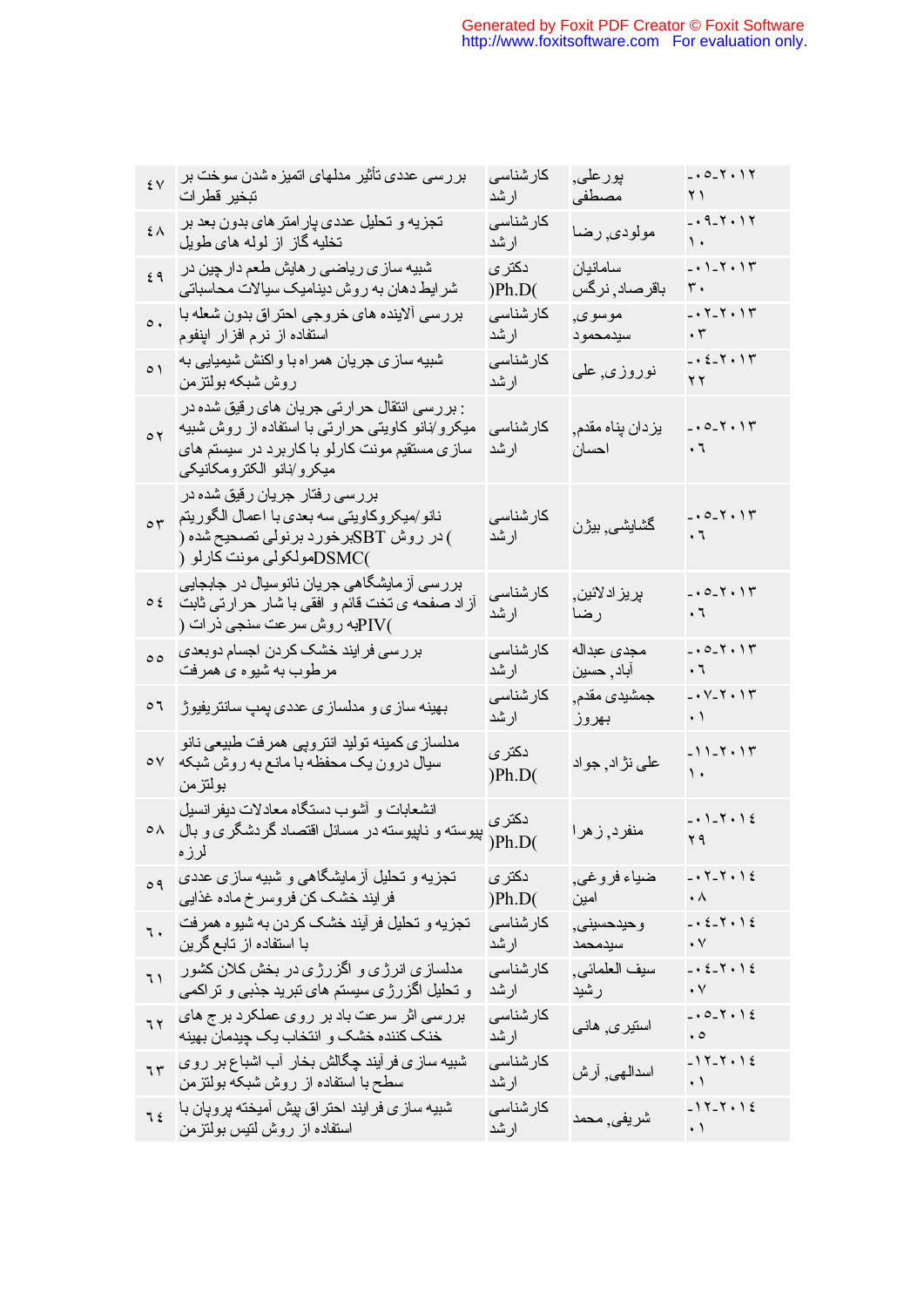| ٦٥               | تحلیل تجربی و عددی اثر نوار پیچشی بر انتقال<br>حرارت و چگالش بخار محصولات احتراق                                                             | دکتر ی<br>) Ph.D(  | زینلی فامیله <sub>,</sub><br>ايمان          | $-.1 - 7.10$<br>٣.                                           |
|------------------|----------------------------------------------------------------------------------------------------------------------------------------------|--------------------|---------------------------------------------|--------------------------------------------------------------|
| ٦٦               | بررسی پایداری شعله¬های پیش¬آمیخته<br>كم¬سوخت در مشعل لايه¬اي به روش لتيس-<br>بولتزمن                                                         | كارشناسى<br>ارشد   | نوروز <i>ی</i> جاجرم <sub>,</sub><br>الهه   | $-.7 - 7.10$<br>$\boldsymbol{\cdot}$ $\boldsymbol{\upgamma}$ |
| 7 <sub>V</sub>   | تحلیل انتقال حرارت همرفت طبیعی وتابش در یک<br>محفظه بسته دوبعدي به روش لنيس بولتزمن                                                          | كارشناسى<br>ارشد   | احمدي نيغ چي,<br>هاشم                       | $-.0 - 7.10$<br>ه ۲                                          |
| ٦٨               | استفاده از جلبک بر ا <i>ی</i> کاهش آلایندگ <i>ی</i> ترکیبات<br>نیتروژنه در هوا                                                               | کار شناسی<br>ارشد  | قطبی مقدم فندا                              | $-.7 - 7.10$<br>۲۲                                           |
| ٦٩               | مدل ساز ی عددی یک ریز مخلوطگر الکتروکنیتیک<br>با حضور جسم نارسانا و رسانا                                                                    | كارشناسى<br>ارشد   | خسرو <i>ی</i> راد <sub>,</sub><br>مريم      | $-11 - 7.10$<br>$\cdot$ $\mathsf{r}$                         |
| $\vee$ .         | شبیه ساز ی عددی انتقال حر ارت جابجایی اجبار ی<br>نانوسیالات درون کانال در حضور منبع حرارتی به<br>روش اویلری۔لاگرانژی                         | كارشناسى<br>ارشد   | مسكنيان ٍ مهلا                              | $-11 - 7.10$<br>$\boldsymbol{\cdot}$ $\vee$                  |
| $\vee$           | تحلیل جریان گاز دارای محیط فعال تابشی درون<br>كانال به روش شبكه بولتزمن                                                                      | كارشناسى<br>ارشد   | حسيني ٍ سيّدرضا                             | $-11 - 7.10$<br>$\overline{Y}$                               |
| ۷۲               | تجزیه و تحلیل فر ایند خشک کردن مواد غذایی به<br>شیوه ی همرفت با استفاده از روش های أزمایشگاهی<br>و شبکه ی بولتزمن                            | دکتر ی<br>) Ph.D(  | مجدى عبداله<br>اباد <sub>,</sub> حسین       | $-0.5 - 1.1$<br>$\lambda$                                    |
| ۷۳               | بررسی أزمایشگاهی و شبیه سازی عددی اثر تیغه<br>گذاری و مواد متخلخل بر راندمان أب شیرین کن<br>خور شیدی تک شیب                                  | دکتر ی<br>) Ph.D(  | رشيدي ٍسامان                                | $-0.5 - 1.1$<br>$\frac{1}{2}$                                |
| ٧٤               | بررسی عددی بهبود انتقال حرارت و چگالش<br>هواي مرطوب در كانال سه بعدي به وسيله نيغه<br>موجدار                                                 | كارشناسى<br>ارشد   | شيخ فخر الديني٬<br>سهيل                     | $-.0 - 1.1$<br>$\gamma \gamma$                               |
| $\vee$ 0         | بررسی تجربی و تحلیل ترمودینامیکی اثر لولههای<br>موجدار بر عملکرد مبدل گرمایی پوسته و لوله                                                    | دکتر ی<br>) Ph.D(  | ميلاني شيروان,<br>كامل                      | $-0.9 - 1.17$<br>$\frac{1}{2}$                               |
| $\vee$ 7         | تحلیل عددی همرفت طبیعی درون محفظه از کف<br>به کمک لتیس بولتز من                                                                              | دكترى<br>) Ph.D(   | الكشيش<br>جعفر على مهدى                     | $-0.9 - 1.17$<br>۲۹                                          |
| $\vee\vee$       | بررسی تجربی اثر قطر ذرات پوشش نانوساختار<br>بر انتقال حرارت جوشش استخرى                                                                      | دکتر ی<br>) Ph.D(  | طينتي فنيما                                 | $-11 - 11$<br>$\mathcal{N}$                                  |
|                  | بررسی اثر انتقال گرما در لولههای گرمایی<br>-) با Oscillating Heat Pipes –OHPsنوسانی (     ^^<br>اعمال سيال نانو اكسيدگر افن در غلظتهاي مختلف | كارشناسى<br>ارشد   | عواد جلال<br>عبدالصمد عواد                  | $-11 - 11$<br>۲٦                                             |
| ۷۹               | بررسی میز ان مصرف انرژی و نیازمندی های<br>انرژی های تجدید پذیر در کشور عراق و مقایسه با<br>كشور هاى اير ان وتركيه                            | كارشناسى<br>ارشد   | جبر <i>ی</i> , عل <i>ی</i><br>عبدالحسن مغيض | $-11 - 7.17$<br>۲٦                                           |
| $\lambda \cdot$  | مطالعه عددي انتقال حرارت جابجايي درون<br>تر انسفور ماتور های برق با استفاده از نانو سیالات                                                   | کار شناسی<br>ار شد | بهلول ٍ لوي جواد<br>بهلول                   | $-11 - 7.17$<br>۲٦                                           |
| ۸١               | بررسي تجربي اثر تعداد دور لوله ها و نانو سيال<br>اکسید روی بر روی انتقال حرارت لوله های حرارتی<br>نوساني                                     | كارشناسى<br>ارشد   | كله مات, ميثم                               | $-0.7 - 7.9$<br>$\cdot$ 7                                    |
| $\wedge\upgamma$ | بررسی أزمایشگاهی استفاده از نانوسیال نقره بر                                                                                                 | كار شناسى          | عذيب,                                       | $-.7 - 7.1$                                                  |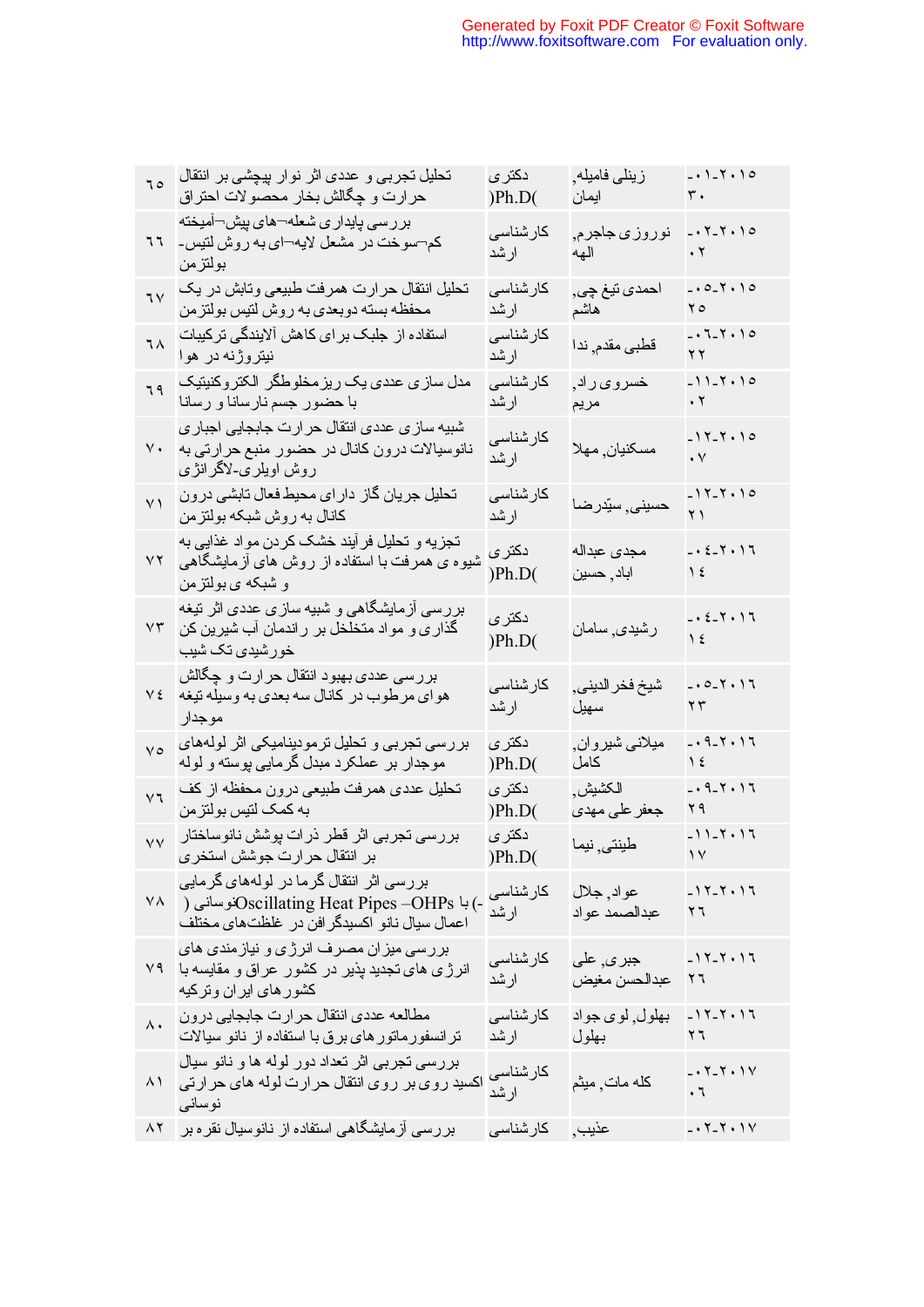|                 | مقاومت لوله حرارتي گرمايي نوساني حلقه بسته                                                                                                       | ارشد              | عبدالكاظم بدر<br>عذيب                    | $\cdot$ ٦                                   |
|-----------------|--------------------------------------------------------------------------------------------------------------------------------------------------|-------------------|------------------------------------------|---------------------------------------------|
|                 | بررسی عددی اثر تغییر هندسه ومحل أن بر انتقال<br>حرارت در یک کانال با استفاده از مولد گردابه مثلثی   ۸۳<br>) yortex generator(ومستطيلي            | کارشناسی<br>ارشد  | الثرواني حيدر<br>طالب غركان              | $-0.7 - 7.9$<br>$\cdot$ 7                   |
|                 | شبیهساز <i>ی</i> عددی تأثیر میدان مغناطیسی ناشی از<br>سیم حامل جریان ثابت بر  هدایت هدفمند نانو ذر ات $\,$ ۸ ٤<br>مغناطیسی در یک خم افقی ۹۰ درجه | كارشناسى<br>ارشد  | اكار ¸ شيما                              | $-0.7 - 7.9$<br>$\mathsf{Y}\mathsf{Y}$      |
| $\Lambda \circ$ | تحلیل عددی اثر میدان مغناطیسی بر انتقال گرمای<br>نانو سیال درون کانال دندانـدار بـا اشکال مختلف                                                  | كار شناسى<br>ارشد | جو ادي <sub>,</sub> پرنيان               | $-0.7 - 7.9$<br>۲۷                          |
| $\wedge$ 7      | مطالعه تحلیلی و عددی اکسیژن رسانی به بافت در<br>تراشه ازمایشگاهی                                                                                 | كارشناسى<br>ارشد  | جمعه زاده<br>خببر ی٫ نفیسه               | $-0.7 - 7.8$<br>$\gamma \tau$               |
| $\lambda V$     | بررسی انتقال حرارت اجباری و تابشی در کانال با<br>مانع متخلخل به روش عددي لتيس بولتزمن                                                            | كار شناسى<br>ارشد | كاظميان, يوسف                            | $-0.5 - 7.5$<br>۲٤                          |
| ۸۸              | بررسی عددی انتقال حرارت تقارنمحوری<br>نانوسیال در مبدل دو لولهای موجدار بهروش دوفازی<br>مخلوط                                                    | كارشناسى<br>ارشد  | کوکب <i>ی</i> دلاور <sub>،</sub><br>زهرا | $-.0 - 1.1$<br>YQ                           |
| ۸۹              | بهینه ساز ی شر ایط کار کرد بر توان و بازده تک<br>سل بیل سوختی اکسید جامد با چالش های رفرمینگ<br>داخلی گاز متان از طریق تحلیل آزمایشگاهی          | دکتر ی<br>) Ph.D( | فرنک ٖمصطفى                              | $-0.7 - 7.9$<br>$\boldsymbol{\cdot}$ $\vee$ |
| ٩.              | شبیه ساز ی دو بعدی جوشش استخر ی اشباع به<br>روش شبكه بولتزمن                                                                                     | كار شناسى<br>ارشد | سیاری ششده <sub>,</sub><br>محمدجواد      | $-0.7 - 7.9$<br>19                          |
| 91              | تحليل عددى انتقال حرارت عايق وكيوم پرليت<br>جهت کاربر د در مخازن کر ایوجنیک                                                                      | كارشناسى<br>ارشد  | علوى <sub>,</sub> عليرضا                 | $-0.9 - 1.1$<br>$\cdot$ 2                   |
|                 |                                                                                                                                                  |                   |                                          |                                             |

فروغی امین ضیا مدل سازی اسپری انژکتور سوخت مایع ١٣٨٨

**سیما کوهی فایق دهکردی** تحلیل انتروپی میعان در جریان خارجی با در نظر گرفتن اثر تتش برشی در حد فاصل ١٣٨٧ فازهای بخار و مایع

پریسا وضیعی ١٣٨٧ حل جریان سیال و انتقال حرارت و تحلیل تولید انتروپی در محفظه های حاوی نانو سیال

M.H. Yazdi, *Entropy generation minimization of micro-channel on surface*, 2007

F. Faridnia, *Numerical modeling of freezing of food in forced convective flow,* 2007

Bograti, *Exergy analysis of thermal entrance region entrance*, 2006

A. Ebrahimnia, *Numerical modeling of freezing of food in freezing chamber*, 2006

A. Gharaii *Effect of Oxygen on Transient Thermal Degradation of Polyethylen*, 2005

S. Ghandehariun Heat conduction in multi material systems: Numerical and thermal circuit methods, 2005